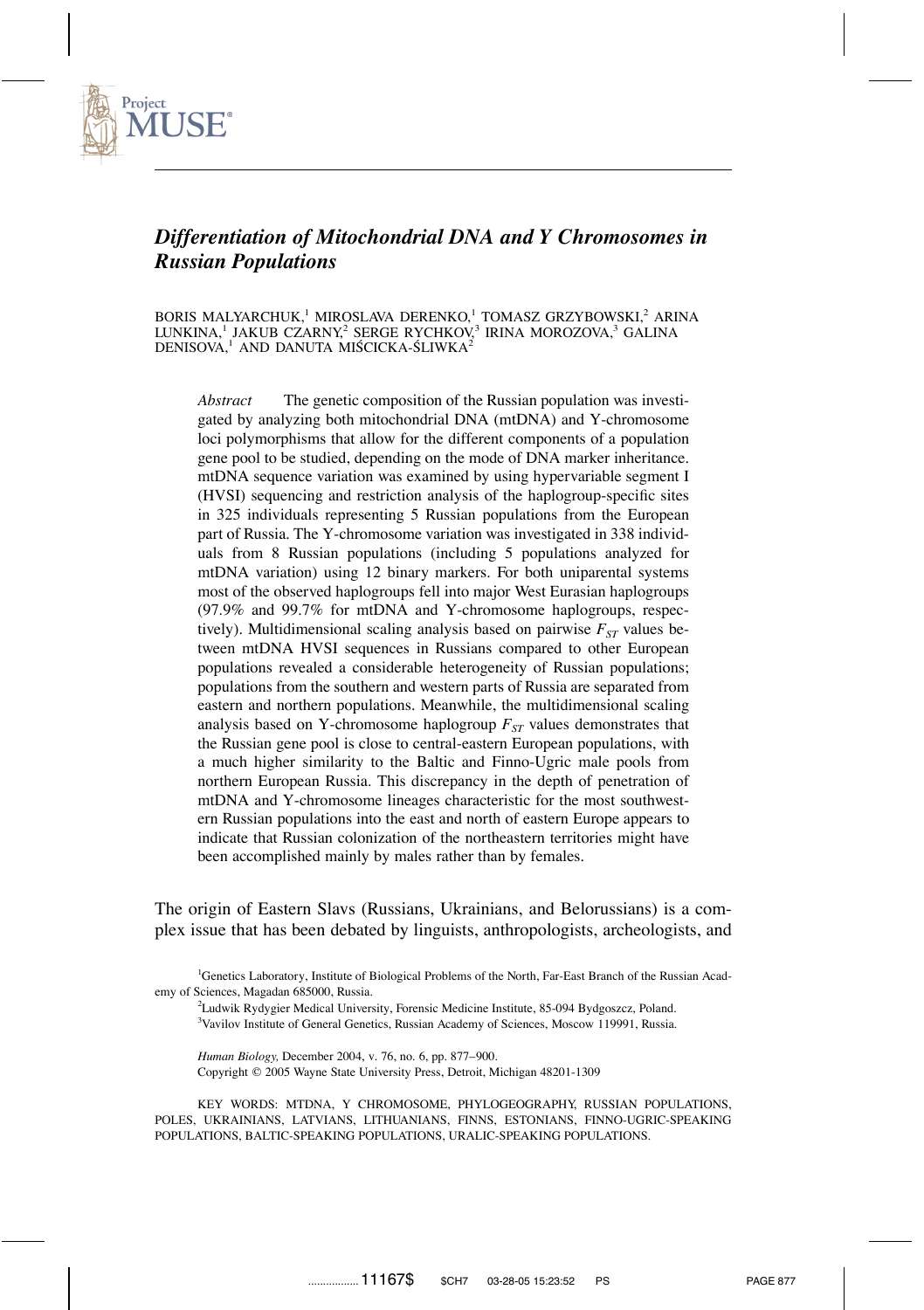historians for more than 300 years. The Slavonic colonization of eastern Europe [which was most intensive in the 6th–7th centuries A.D. according to archeological data (Sedov 1995)] has entailed changes in the anthropological composition of Slavs because of their interpopulation contacts with Baltic tribes in the northwest, Finno-Ugric tribes in the north and east, and Iranian (or Iranic-speaking) tribes in the south of eastern Europe (Alekseeva and Alekseev 1989). Notwithstanding the vast factual material concerning ancient and modern Eastern Slavonic populations, accumulated by archeologists, anthropologists, and historians, many problems still remain unsolved, including the character of interactions between Slavs and autochthonous populations of eastern Europe.

Previous genetic studies of classical genetic markers (Rychkov et al. 1999) and anthropological data (Alekseeva 1973; Rychkov and Balanovska 1988) have shown geographic differences between Russian populations and have allowed researchers to recognize at least two groups of Russians. It has been suggested that the most western Russian populations appear to be descendants of the Slavs, whereas northern, eastern, and southern Russian populations are the result of admixture between Slavonic tribes and pre-Slavonic populations of eastern Europe (Rychkov and Balanovska 1988). In addition, principal components analyses performed on the basis of anthropological data revealed that modern Russians are represented by two regional groups of populations, southeastern and northwestern (Alekseeva 1999). Using computer cartography of anthropological and genetic data, Balanovsky and Balanovska (2002) recently identified a latitudinal (north–south) trend as the main geographic pattern of the Russian gene pool variation.

Although there are several examples of research on Russian populations using nuclear DNA (Limborska 1999; Spitsyn et al. 2001), Y-chromosome (Rosser et al. 2000; Wells et al. 2001), and mitochondrial DNA (mtDNA) variability (Orekhov et al. 1999; Malyarchuk et al. 2002), no detailed mtDNA and Y-chromosome studies have been performed to analyze the differentiation of regional populations of Russians. Previously, population samples of Russians were analyzed in different ways: Some studies covered only mtDNA hypervariable segment I (HVSI) sequences (Malyarchuk et al. 1995; Orekhov et al. 1999); other studies also included coding region RFLPs (Malyarchuk and Derenko 2001; Malyarchuk et al. 2002). As for the Y chromosome, a limited number of Russian population samples have been investigated but only in the framework of global Y-chromosome marker surveys in Europeans. These studies focused on placing Y-chromosome variation in Russians in a broader phylogeographic perspective (Karafet et al. 1999; Rosser et al. 2000; Wells et al. 2001). Given the large number of the Russian people and the complexity of their population history, it is necessary to perform a more detailed study of Russian populations inhabiting the European part of Russia (the East European, or Russian, plain), where the first stages of Russian ethnic history occurred. To obtain a better estimate of the level of genetic differentiation in Russian populations, we present here mtDNA and Y-chromosome data in Russian individuals (325 mtDNA and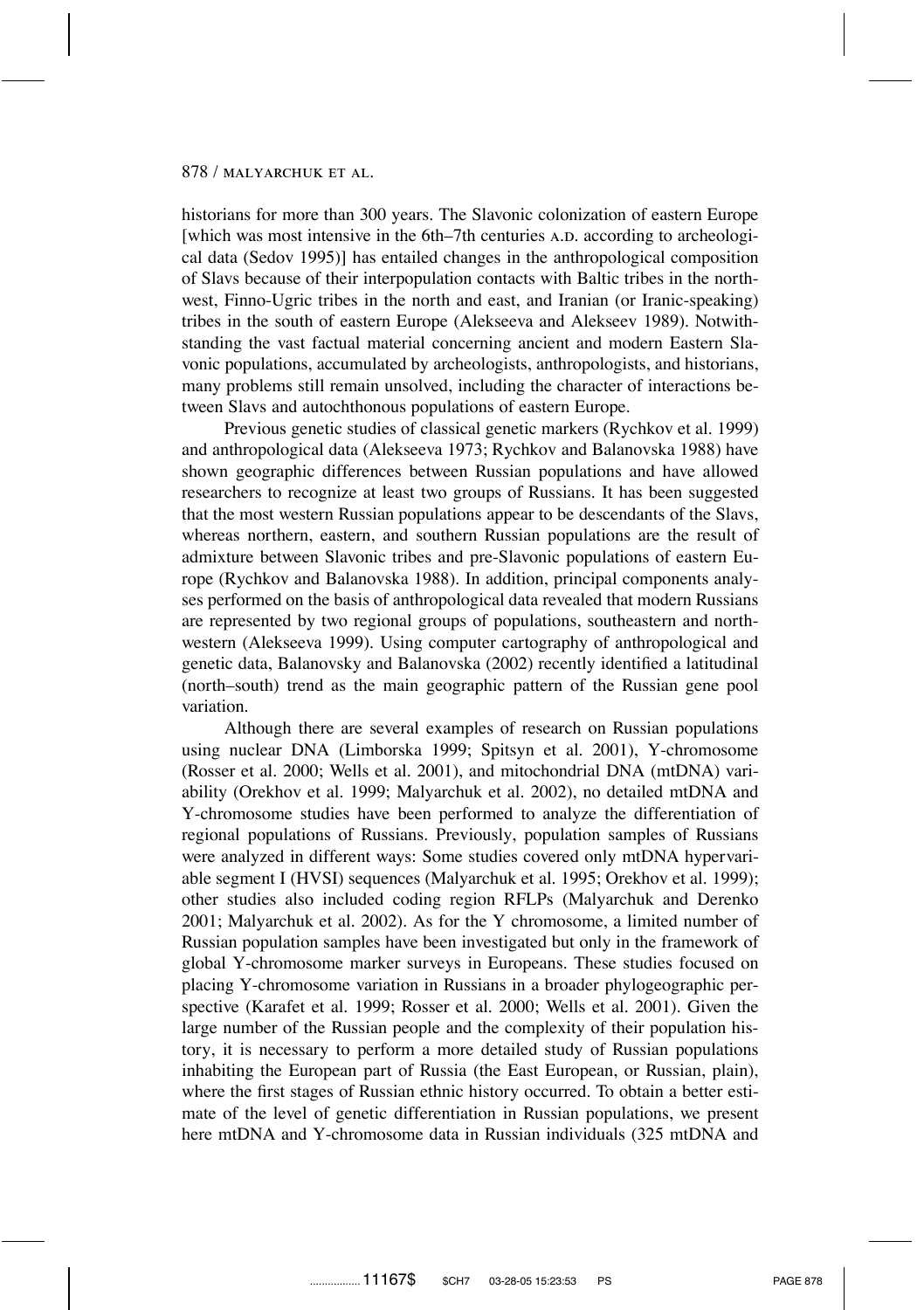338 Y-chromosome samples) originating from the indigenous geographic area of the Russian population.

### **Materials and Methods**

**Samples.** For the mtDNA variation study, a sample of 325 Russian individuals (125 females and 200 males) from the following 5 populations of the European part of Russia was analyzed (sample sizes are given in parentheses): Tula (73), Kaluga (71), Vladimir (72), Yaroslavl (41), and Pskov (68) regions (Figure 1). All individuals were maternally unrelated, and their mothers had been born in the area considered for this study. For the Y-chromosome variation study, 338 Russian males from the same populations [Tula (44), Kaluga (42), Vladimir (51), Yaroslavl (23), and Pskov (40) regions] and three additional populations from the Belgorod (44), Orel (36), and Nizhniy Novgorod (58) regions were analyzed (Figure 1). All of these individuals were paternally unrelated and originated from the area considered for this study. Appropriate informed consent was obtained from all participants in this study. All samples were randomly taken mainly from towns of the corresponding administrative areas of Russia.

**HVSI Sequencing and RFLP Analysis of mtDNA.** Genomic DNA was extracted from whole blood by a standard phenol/chloroform method. Hypervariable segment I (HVSI) of the mtDNA noncoding control region was amplified and sequenced as described elsewhere (Malyarchuk et al. 2002). The nucleotide sequences of HVSI from position 15991 to 16400 were determined and compared with the Cambridge Reference Sequence (CRS) (Anderson et al. 1981; Andrews et al. 1999). Nucleotide positions showing point indels and transversions located between positions 16180 and 16193 were excluded from further analysis.

RFLP typing was performed using restriction endonuclease analysis of PCR-amplified mtDNA fragments; the same primer pairs and amplification conditions as described elsewhere by Torroni et al. (1996) and Finnilä et al. (2000) were used. The samples were typed for a restricted set of RFLPs (Table 1) that were diagnostic of all major Eurasian clusters, on the basis of the hierarchical mtDNA RFLP scheme (Macaulay et al. 1999; Richards et al. 2000; Yao et al. 2002). HVSI sequences, belonging to haplogroups N1a, N1b, U1, U3, U5, U7, M1, L1b, and L3b were identified on the basis of the HVSI motif classification (Richards et al. 2000; Salas et al. 2002; Yao et al. 2002).

**Analysis of Y-Chromosome Binary Polymorphism.** Twelve binary markers [RPS4Y, SRY-8299, M89, 12f2, M9, M20, 92R7, SRY-10831, DYS199, Tat, LLY22g, and the *Alu* insertion polymorphism (YAP) at DYS287] defining the structure of the North Eurasian Y-chromosome variation (Underhill et al. 2001; Y Chromosome Consortium 2002) were analyzed in this study (Figure 2). The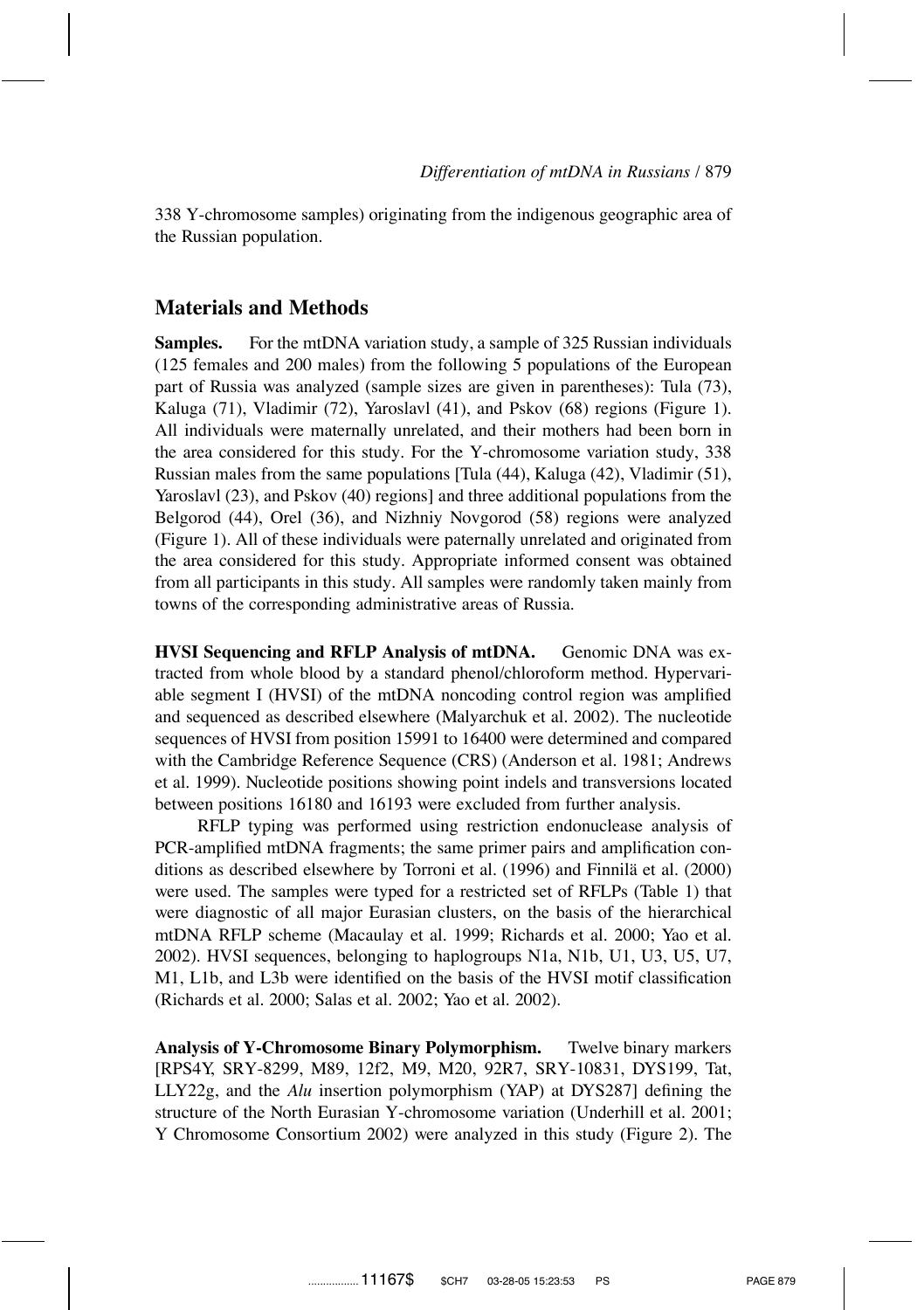

Figure 1. Geographic locations of Russian samples used in this study. Present data (regions): TU, Tula; KA, Kaluga; VL, Vladimir; YA, Yaroslavl; PS, Pskov; BG, Belgorod; NN, Nizhniy Novgorod. Previously published mtDNA data: ST, Stavropol region, OR, Orel region, and SA, Saratov region (Malyarchuk et al. 2002); KU, Kursk region, and KO, Kostroma region (Orekhov et al. 1999); and RO, Rostov region (Richards et al. 2000). Previously published Y-chromosome data (Wells et al. 2001): NR, Northern Russians; PO, Russian Pomors.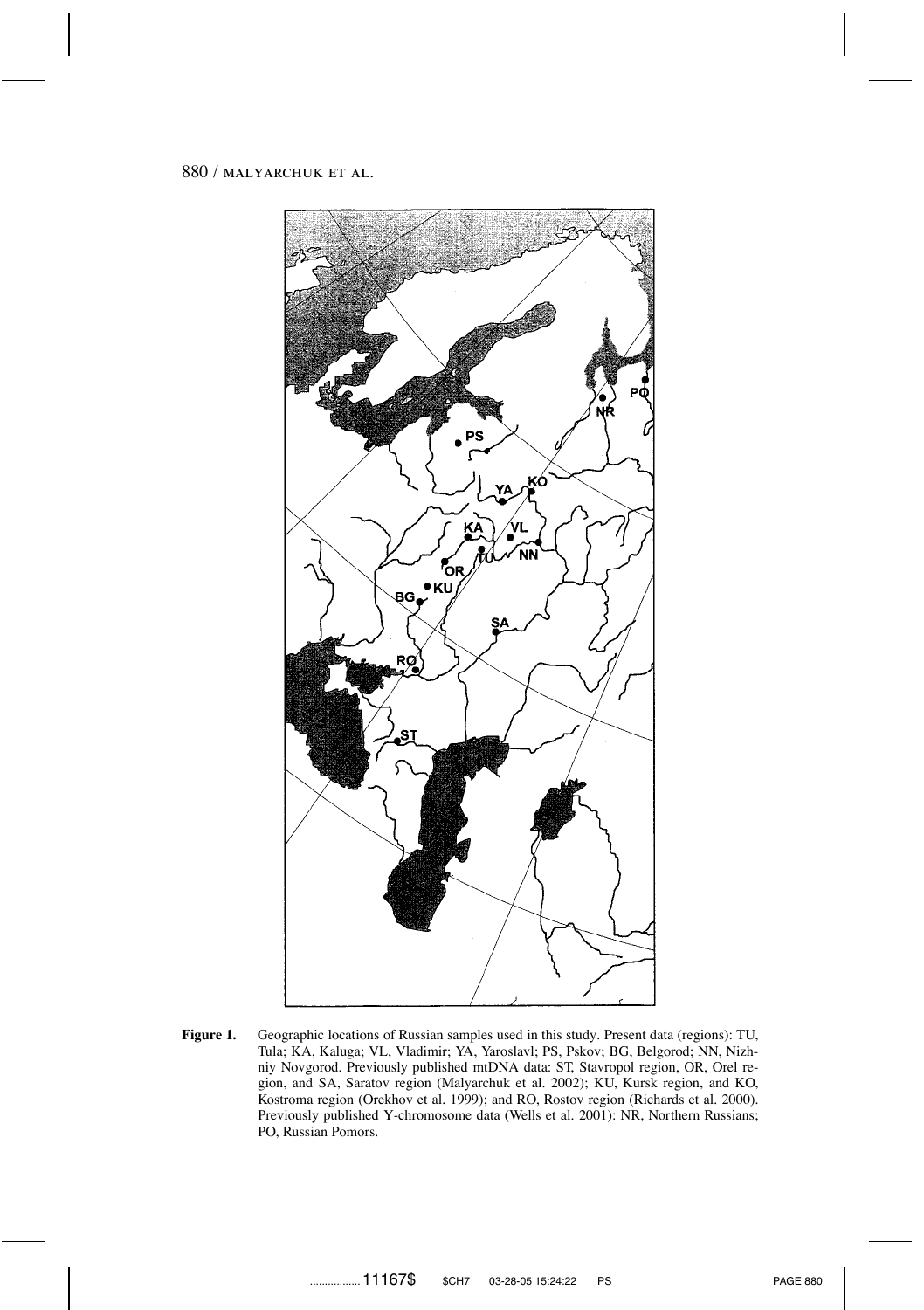| Haplogroup     | Characteristic Restriction Site(s)                                          |
|----------------|-----------------------------------------------------------------------------|
| West Eurasian  |                                                                             |
| HV             | — 14766 MseI                                                                |
| H              | $-14766$ MseI, $-7025$ AluI                                                 |
| $pre*V1$       | $-14766$ MseI, $-15904$ MseI, $+4577$ NlaIII                                |
| $pre*V2$       | $-14766$ MseI, $+15904$ MseI, $+4577$ NlaIII                                |
| V              | $-14766$ MseI, $+15904$ MseI, $-4577$ NlaIII                                |
| U              | $+12308$ HinfI                                                              |
| K              | $+10394$ DdeI, $+12308$ HinfI, $-9052$ HaeII                                |
| U <sub>2</sub> | $+12308$ Hinfl, $+15907$ Rsal                                               |
| U <sub>4</sub> | $+12308$ Hinfl, $+4643$ Rsal                                                |
| U8             | $+12308$ HinfI, $-7055$ AluI                                                |
| J              | $+10394$ DdeI, $-13704$ BstOI                                               |
| T              | $+13366$ BamHI, $+15606$ AluI                                               |
| T <sub>1</sub> | $+13366$ BamHI, $+15606$ AluI, $-12629$ AvaII                               |
| N1             | $-12498$ <i>Nla</i> III                                                     |
| L              | $-4529$ HaeII, $+8249$ AvaII, $+10032$ AluI, $+10394$ DdeI, $-12498$ NlaIII |
| W              | $+8249$ AvaII, $-8994$ HaeIII                                               |
| X              | $-1715$ DdeI, $+14465$ AccI                                                 |
| East Eurasian  |                                                                             |
| M              | $+10394$ DdeI, $+10397$ AluI                                                |
| $\mathcal{C}$  | $+10394$ Ddel, $+10397$ AluI, $-13259$ HincII/ $+13262$ AluI                |
| D              | $+10394$ DdeI, $+10397$ AluI, $-5176$ AluI                                  |
| Е              | $+10394$ DdeI, $+10397$ AluI, $-7598$ HhaI                                  |
| G              | $+10394$ DdeI, $+10397$ AluI, $+4830$ HaeII/ $+4831$ HhaI                   |
| А              | $+663$ HaeIII                                                               |
| B              | 9-bp deletion                                                               |
| F1             | $-12406$ Hpal/HincII                                                        |

**Table 1.** RFLPs Analyzed to Identify Major Eurasian mtDNA Haplogroups

RFLP markers are given relative to the revised version of the Cambridge Reference Sequence (Andrews et al. 1999) belonging to haplogroup H. Site gains and losses are indicated by a plus sign  $(+)$  or a minus sign  $(-)$ .

binary markers were typed according to methods described elsewhere: M9 (Underhill et al. 1997) was typed according to the method of Hurles et al. (1998); YAP (Hammer 1994) was typed according to the method of Hammer and Horai (1995); SRY-10831 and SRY-8299 (Whitfield et al. 1995) were typed according to the methods of Kwok et al. (1996) and Santos et al. (1999), respectively; 92R7 (Mathias et al. 1994) was typed according to the method of Hurles et al. (1999); 12f2 (Casanova et al. 1985) was typed according to the method of Rosser et al. (2000); Tat was typed according to the method of Zerjal et al. (1997); LLY22g and M20 were typed according to the method of Underhill et al. (2000); RPS4Y-711 (Bergen et al. 1999) was typed according to the method of Kayser et al. (2000); DYS199 (Underhill et al. 1997) was typed according to the method of Santos et al. (1999); and M89 (Underhill et al. 2000) was typed according to the method of Ke et al. (2001).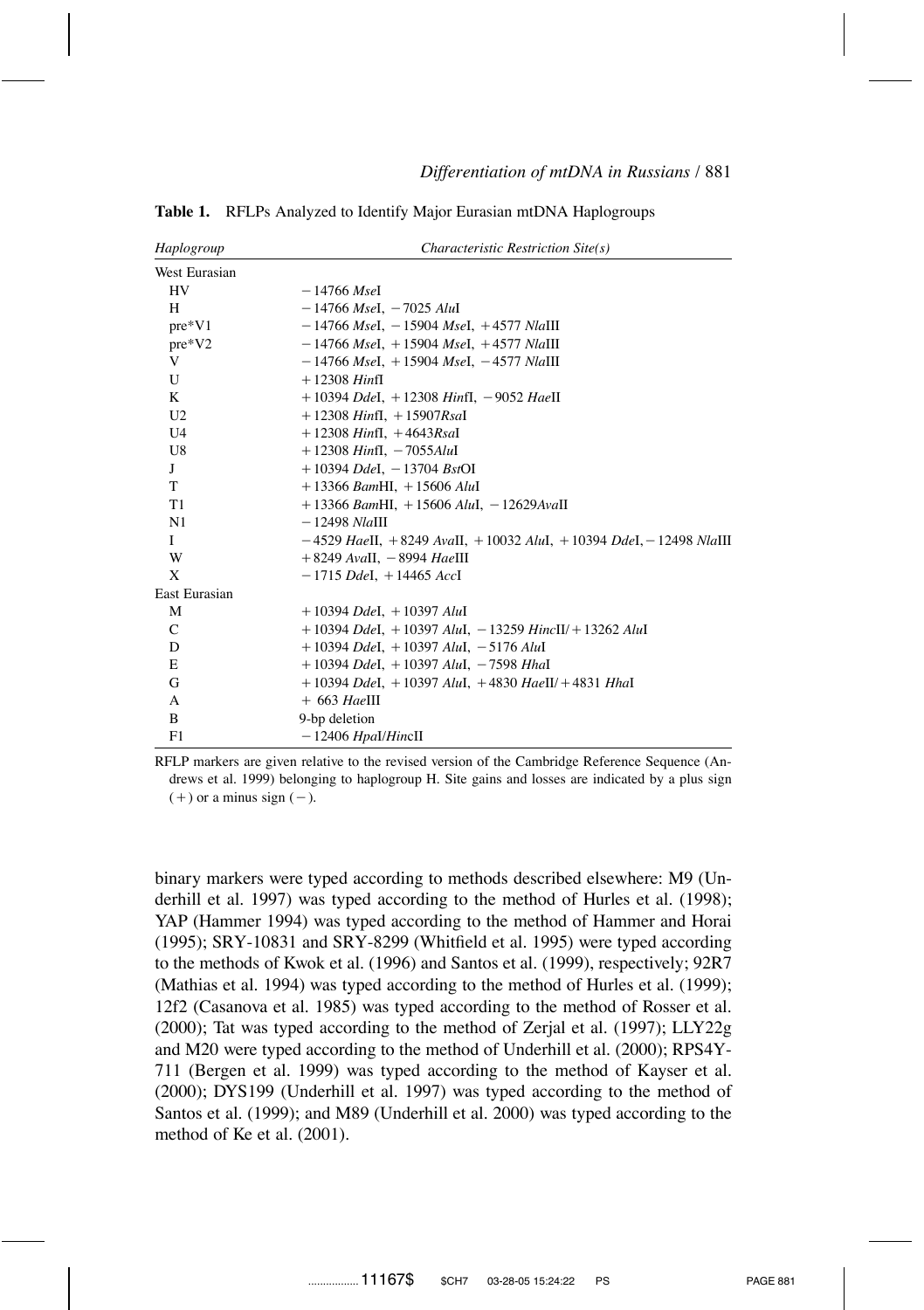

**Figure 2.** Maximum parsimony phylogeny of 12 Y-chromosome binary markers defining major haplogroups in North Eurasian populations. Haplogroup designation follows the nomenclature system recommended by the Y Chromosome Consortium (2002).

SNP variants at haplogroup-specific sites were determined using PCR RFLP assay, followed by an electrophoretic analysis of DNA fragments in 8% polyacrylamide gels and visualization through ethidium bromide staining. The Y-chromosome SNP haplogroup nomenclature used is that recommended by the Y Chromosome Consortium (2002).

**Statistical Analysis.** Genetic variation was analyzed using methods implemented in the Arlequin 1.1 software (Schneider et al. 1997). The statistical significance of  $F_{ST}$  values was estimated by permutation analysis using 10,000 permutations. Multidimensional scaling analysis of pairwise interpopulation  $F_{ST}$ values was performed by means of the software package Statistica (StatSoft Inc., Tulsa, Oklahoma).

mtDNA HVSI data from the following Russian populations were used for comparison (sample sizes are given in parentheses): the Stavropol (62), Orel (76), Saratov (63) regions (Malyarchuk et al. 2002); the Kursk (34) and Kostroma (55) regions (Orekhov et al. 1999); and the large Cossack village of Razdorskaya in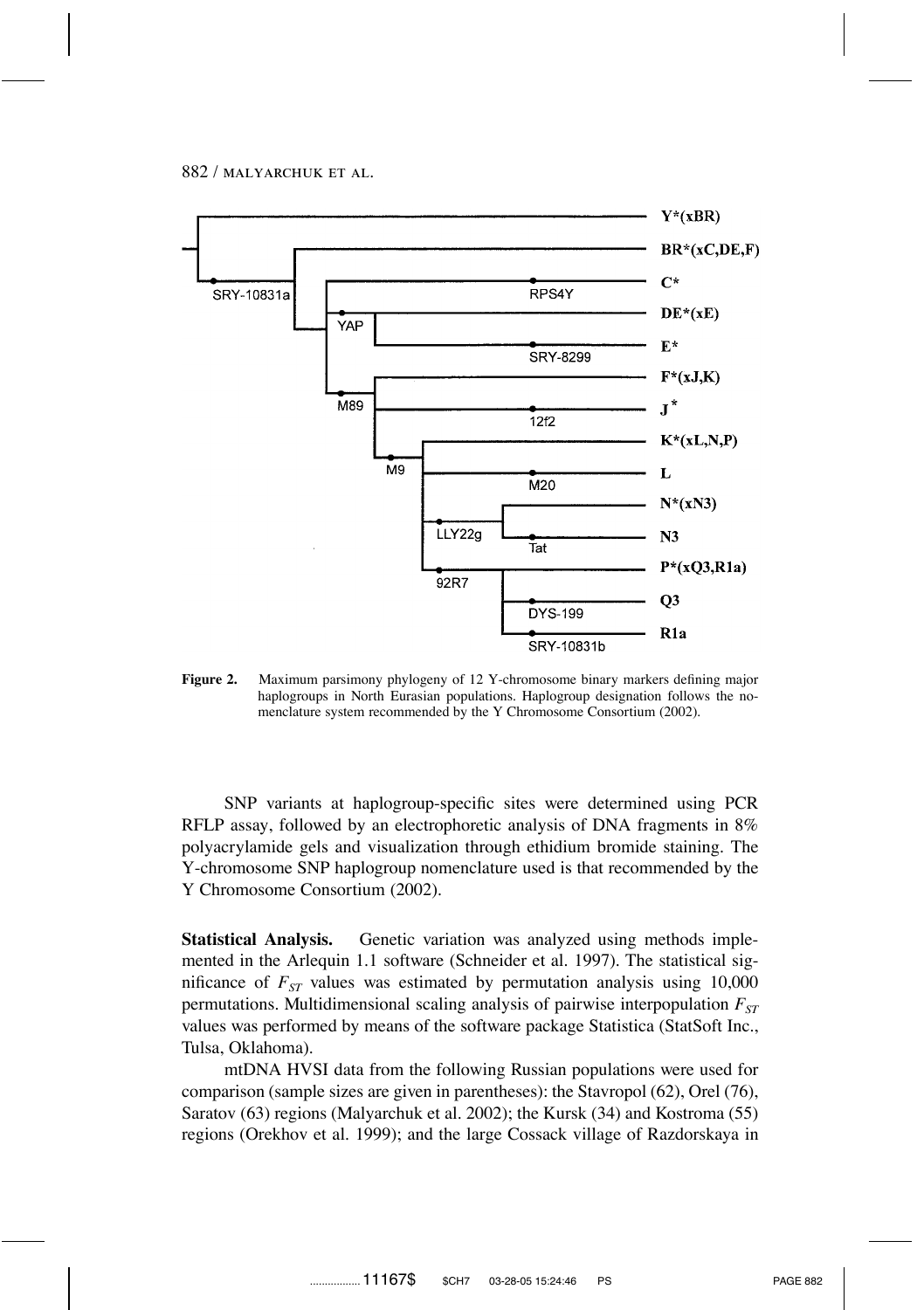the Rostov region (25) (Richards et al. 2000). Additional samples from 9 populations across central and eastern Europe were also included in the comparative analysis. These populations were Adygei (50) from North Caucasus (Macaulay et al. 1999); Tatars (45) and Mari (60) from the Middle Volga region (Orekhov 2002); Austrians (101) (Parson et al. 1998); Finns (50), Estonians (47), and Karelians (83) (Sajantila et al. 1995); Poles (436) (Malyarchuk et al. 2002); and Lithuanians (120) (Kasperaviciute and Kucinskas 2002).

In a comparative analysis of Y-chromosome variation data, the Russian populations of northern Russia [Northern Russians (49) and Pomors (28) (Wells et al. 2001)] were also used. In addition, samples from nine central and eastern European populations (Rosser et al. 2000) were also analyzed: Mari (48) and Chuvash (17) from the Middle Volga region; Finns (57), Estonians (207), Lithuanians (38), Latvians (34), Ukrainians (27), Belorussians (41), and Poles (112).

### **Results**

**mtDNA and Y-Chromosome Haplogroups in Russians.** The analysis of HVSI variation in combination with RFLP typing of the coding region haplogroup-diagnostic sites allowed detection of 188 different mtDNA haplotypes in a total sample of 325 Russian individuals (Table 2). It was found that these haplotypes are clustered, according to human mtDNA classification (Macaulay et al. 1999; Richards et al. 2000; Salas et al. 2002; Yao et al. 2002), into haplogroups H, pre-V, HV\*, R1, U1, U2, U3, U4, U5, U7, U8, K, J, T\*, T1, I, N1a, N1b, X, W, C, D, G, M1, L1b, and L3b.

Table 3 summarizes the frequencies of the mtDNA haplogroups and subgroups found in the Russian populations studied. Russians present relatively high means of pairwise nucleotide differences between HVSI sequences. This parameter ranges from 4.74 in the Yaroslavl sample to 5.46 in the Vladimir sample and is in accordance with diversity estimates found in European and Middle Eastern populations [from 2.95 in Basques to 7.08 in populations of the Middle East according to Comas et al. (1997)].

The majority (97.8%) of mtDNA haplotypes found in Russians fall into major West Eurasian haplogroups. The frequency of East Asian–specific haplotypes in Russians is very low (1.5% on average). All of them belong to macrohaplogroup M (C, D, G). A single haplotype found in Russians belongs to specific haplogroup M1, which is distributed mainly in East Africa (Somalia and Ethiopia) and the Red Sea region (Richards et al. 2003). However, the low frequencies of haplogroup M1 were observed in southern Europe and the Caucasus region (Richards et al. 2000), from where this haplogroup may have been introduced into the Russian population. An interesting finding of the present study is the occurrence of African-specific mtDNA lineages (L1b and L3b) in the Russian gene pool. Their frequency is very low  $(0.6\%)$ , but this estimate should be lowered to 0.3% to take into account the previous data on mtDNA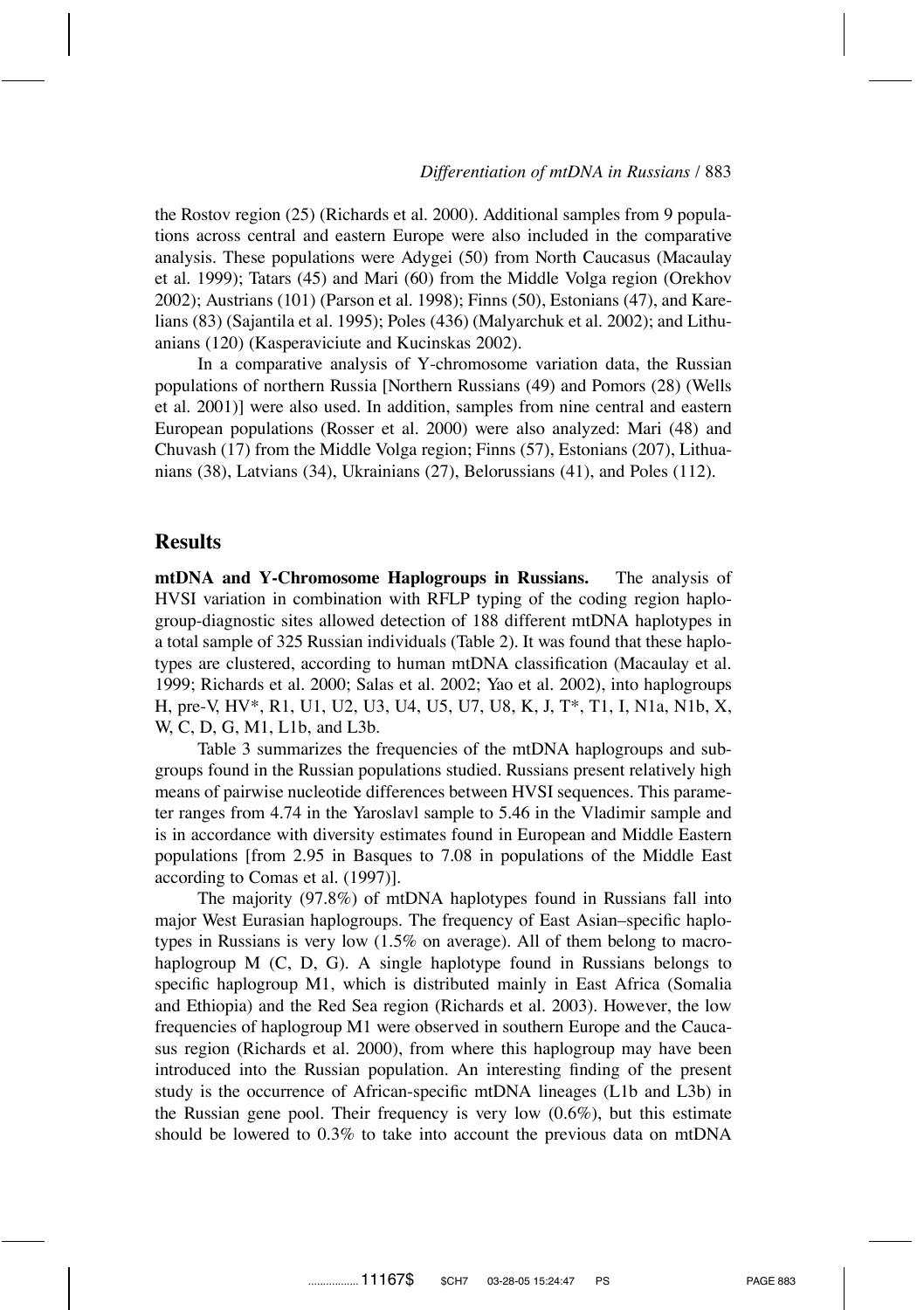**Table 2.** mtDNA Haplotypes in Russians Obtained by Combining the Data on the HVSI Sequence and Haplogroup-Specific RFLPs

| $HVSI$ Variation ( $-16000$<br>Relative to CRS Sequence | Haplo-  | Tula                     | Kaluga           | Vladimir     | Yaroslavl      | Pskov          |
|---------------------------------------------------------|---------|--------------------------|------------------|--------------|----------------|----------------|
| Numbering)                                              | group   | $(n = 73)$               | $(n = 71)$       | $(n = 72)$   | $(n = 41)$     | $(n = 68)$     |
| Cambridge Reference                                     |         |                          |                  |              |                |                |
| Sequence (CRS)                                          | H       | 11                       | 6                | $\tau$       | $\mathfrak{Z}$ | $\mathfrak{Z}$ |
| 70 93 311                                               | H       | 1                        |                  |              |                |                |
| 93 311                                                  | H       |                          | $\overline{c}$   |              |                |                |
| 93                                                      | H       |                          |                  |              |                | $\mathbf{1}$   |
| 126                                                     | H       |                          |                  |              |                | $\mathbf{1}$   |
| 129                                                     | H       |                          | $\,1$            |              |                |                |
| 147                                                     | H       |                          | $\mathbf{1}$     |              |                |                |
| 162                                                     | H       |                          |                  |              | $\,1\,$        | $\mathfrak{Z}$ |
| 51 162                                                  | Н       |                          |                  | $\mathbf{1}$ |                |                |
| 51 162 213 256                                          | H       | $\mathbf{1}$             |                  |              |                |                |
| 162 311                                                 | H       |                          |                  | $\sqrt{2}$   |                |                |
| 168                                                     | H       |                          |                  |              |                | $\mathbf{1}$   |
| 170                                                     | H       | $\,1\,$                  |                  |              |                |                |
| 176                                                     | H       | $\mathbf{1}$             |                  |              | $\mathbf{1}$   |                |
| 169 176                                                 | H       |                          |                  |              |                | $\mathbf{1}$   |
| 180                                                     | H       |                          | $\,1$            |              |                |                |
| 183delA                                                 | $\rm H$ |                          |                  |              |                | $\mathbf{1}$   |
| 189                                                     | H       |                          |                  |              | $1\,$          |                |
| 209                                                     | H       | $\overline{c}$           |                  |              |                | $\overline{c}$ |
| 221                                                     | H       | $\mathbf{1}$             |                  | $\,1\,$      |                |                |
| 222                                                     | H       |                          |                  |              | $\,1\,$        |                |
| 234                                                     | H       | $\mathbf{1}$             |                  |              |                |                |
| 86 239                                                  | H       |                          |                  |              | $\,1\,$        |                |
| 256 352                                                 | H       |                          |                  | $\mathbf{1}$ |                |                |
| 261                                                     | H       |                          | $\boldsymbol{2}$ |              | $\mathbf{1}$   |                |
| 261 311                                                 | $\rm H$ |                          | $\overline{c}$   |              | $\mathbf{1}$   |                |
| 261 335                                                 | H       |                          |                  | $\mathbf{1}$ |                |                |
| 274                                                     | H       |                          |                  |              |                | $\mathbf{1}$   |
| 274 317                                                 | H       |                          |                  | $\mathbf{1}$ |                |                |
| 241 274 287                                             | H       |                          |                  |              | $\mathbf{1}$   |                |
| 278 293 311                                             | H       |                          |                  |              | $\overline{c}$ | $\mathbf{1}$   |
| 93 278 293 311                                          | H       |                          | $\mathbf{1}$     |              |                |                |
| 134 278 293 311                                         | H       | $\mathbf{1}$             |                  |              |                |                |
| 172 278 293 311                                         | H       |                          | $\mathbf{1}$     |              |                |                |
| 224 278 293 311                                         | H       |                          |                  | $\,1$        |                |                |
| 92 140 265 293 311                                      | H       | $\overline{\mathcal{A}}$ | $\mathfrak{Z}$   |              |                |                |
| 286                                                     | H       | $\mathbf{1}$             |                  |              |                | $\mathbf{1}$   |
| 235 291                                                 | Η       |                          |                  |              |                | $\mathbf{1}$   |
| 249 291                                                 | H       | $\mathbf{1}$             |                  |              |                |                |
| 293                                                     | H       | $\,$ 1 $\,$              |                  |              |                |                |
| 296                                                     | H       |                          |                  |              |                | $\mathbf{1}$   |
| 300                                                     | H       |                          |                  | $\,1\,$      |                |                |
| 304                                                     | H       | 3                        | 3                |              |                | 3              |
| 192 304                                                 | H       | 1                        |                  |              |                |                |
|                                                         |         |                          |                  |              |                |                |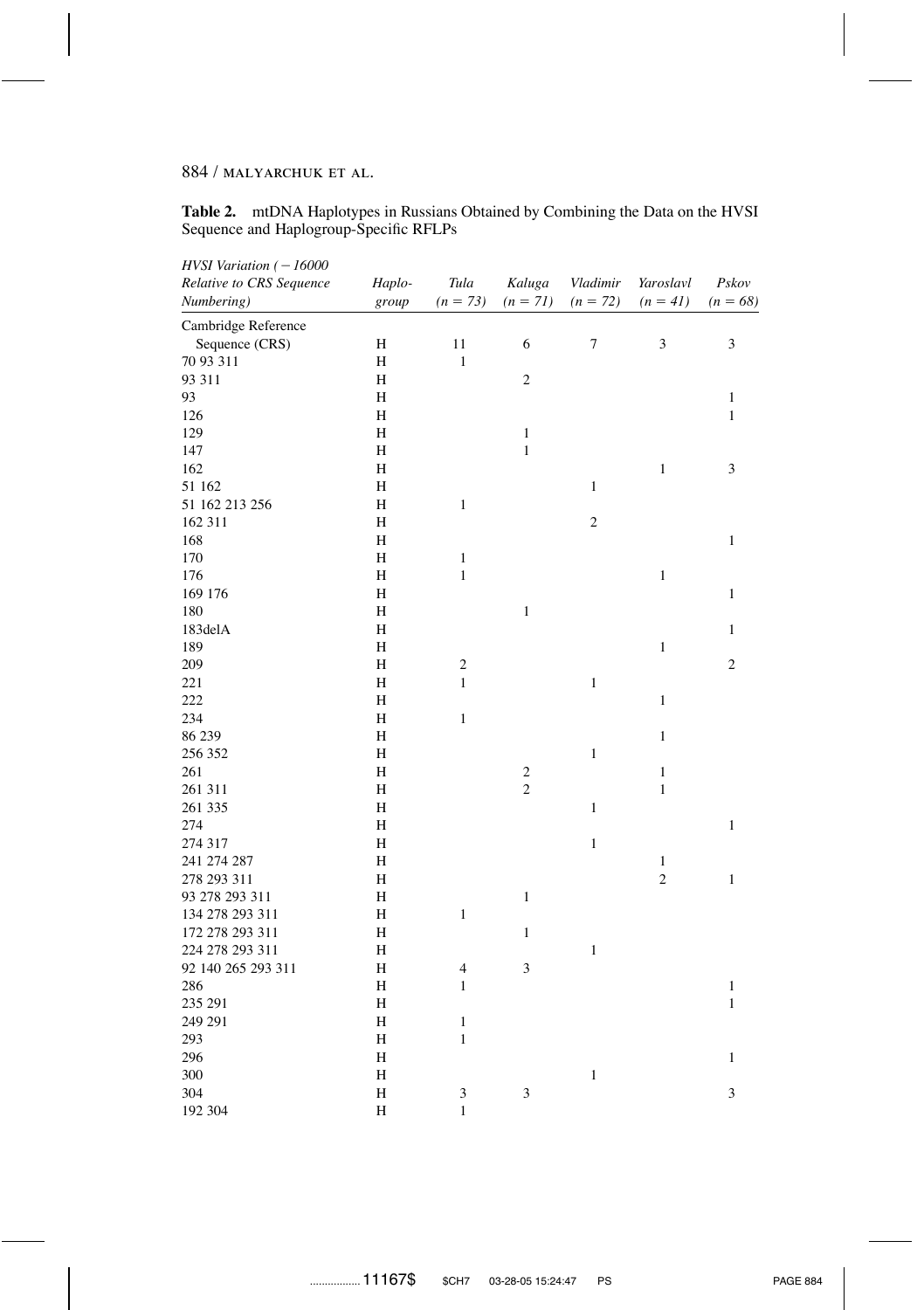## **Table 2.** (Continued)

| $HVSI$ Variation ( $-16000$ |                |              |              |              |              |                |
|-----------------------------|----------------|--------------|--------------|--------------|--------------|----------------|
| Relative to CRS Sequence    | Haplo-         | Tula         | Kaluga       | Vladimir     | Yaroslavl    | Pskov          |
| Numbering)                  | group          | $(n = 73)$   | $(n = 71)$   | $(n = 72)$   | $(n = 41)$   | $(n = 68)$     |
| 209 304                     | H              |              |              |              | $\mathbf{1}$ |                |
| 240 304                     | Н              | $\,1\,$      |              |              |              |                |
| 258AT 304                   | H              |              | $\mathbf{1}$ |              |              |                |
| 304 352                     | H              |              | $\mathbf{1}$ |              |              |                |
| 304 390                     | H              | $\mathbf{1}$ |              |              |              |                |
| 304 400                     | H              | $\mathbf{1}$ |              | $\mathbf{1}$ | $\mathbf{1}$ | 1              |
| 294CA 304                   | H              |              |              |              |              | $\overline{2}$ |
| 294 304                     | H              | $\mathbf{1}$ |              |              | $\mathbf{1}$ |                |
| 271 294 304                 | H              |              |              |              | $\mathbf{1}$ |                |
| 311                         | H              | $\mathbf{1}$ |              |              |              | $\mathbf{1}$   |
| 311 319                     | H              |              |              |              | $\mathbf{1}$ |                |
| 320                         | H              |              |              | $\mathbf{1}$ |              |                |
| 354                         | H              | $\,1$        |              | 5            |              | $\mathbf{1}$   |
| 193 354                     | H              | $\mathbf{1}$ |              |              |              |                |
| 189 356                     | H              |              | $\mathbf{1}$ |              |              | $\mathbf{1}$   |
| 188 189 356                 | H              |              |              |              | $\mathbf{1}$ |                |
| 75 111 183AC 189 209 356    | H              | $\mathbf{1}$ |              |              |              |                |
| 183AC 189 193.1C 294 356    | H              |              |              | $\mathbf{1}$ |              |                |
| 80 189 356                  | Н              |              | 1            |              |              |                |
| 80 129 189 193.1C 356       | H              |              |              | $\mathbf{1}$ |              |                |
| 80 129 142 189 193.1C       |                |              |              |              |              |                |
| 193.2C 356                  | Н              |              |              |              |              | 1              |
| 362                         | H              | 1            |              |              | $\mathbf{1}$ | 1              |
| 219 260 362                 | H              | 3            |              |              |              |                |
| 153 298                     | V              |              |              |              |              | 1              |
| 153 298 319                 | V              |              |              |              |              | $\mathbf{1}$   |
|                             | V              |              | $\mathbf{1}$ |              |              |                |
| 169 298                     |                |              |              |              |              |                |
| 298                         | V              | 1            | $\mathbf{1}$ |              |              | $\mathfrak{2}$ |
| 298                         | pre*V2         |              |              |              | $\mathbf{1}$ |                |
| 298                         | pre*V1         | $\mathbf{1}$ |              |              |              |                |
| 311                         | $HV^*$         |              |              |              | $\mathbf{1}$ |                |
| 113AC 172 311               | $HV^*$         |              | $\mathbf{1}$ |              |              |                |
| 129 249 311                 | $HV^*$         |              |              |              | $\mathbf{1}$ |                |
| 249 261 311                 | $HV^*$         | $\mathbf{1}$ |              |              |              |                |
| 274 278 311                 | $HV^*$         |              | $\mathbf{1}$ |              |              |                |
| 278 311                     | $HV^*$         |              |              | $\mathbf{1}$ |              |                |
| 278 311                     | R <sub>1</sub> |              |              |              |              | 1              |
| 69 126                      | J              | $\mathbf{1}$ | $\mathbf{1}$ | $\,1$        | 1            | 3              |
| 63 69 126                   | J              |              |              |              |              | $\mathbf{1}$   |
| 69 126 163                  | J              | $\mathbf{1}$ |              |              |              |                |
| 69 126 230                  | J              | 1            |              |              |              |                |
| 69 92 126 261               | J              | $\mathbf{1}$ |              |              |              |                |
| 69 126 289AT                | J              |              |              |              |              | 1              |
| 69 126 290                  | J              |              |              |              |              | $\mathbf{1}$   |
| 69 126 241                  | J              |              |              | $\mathbf{1}$ |              |                |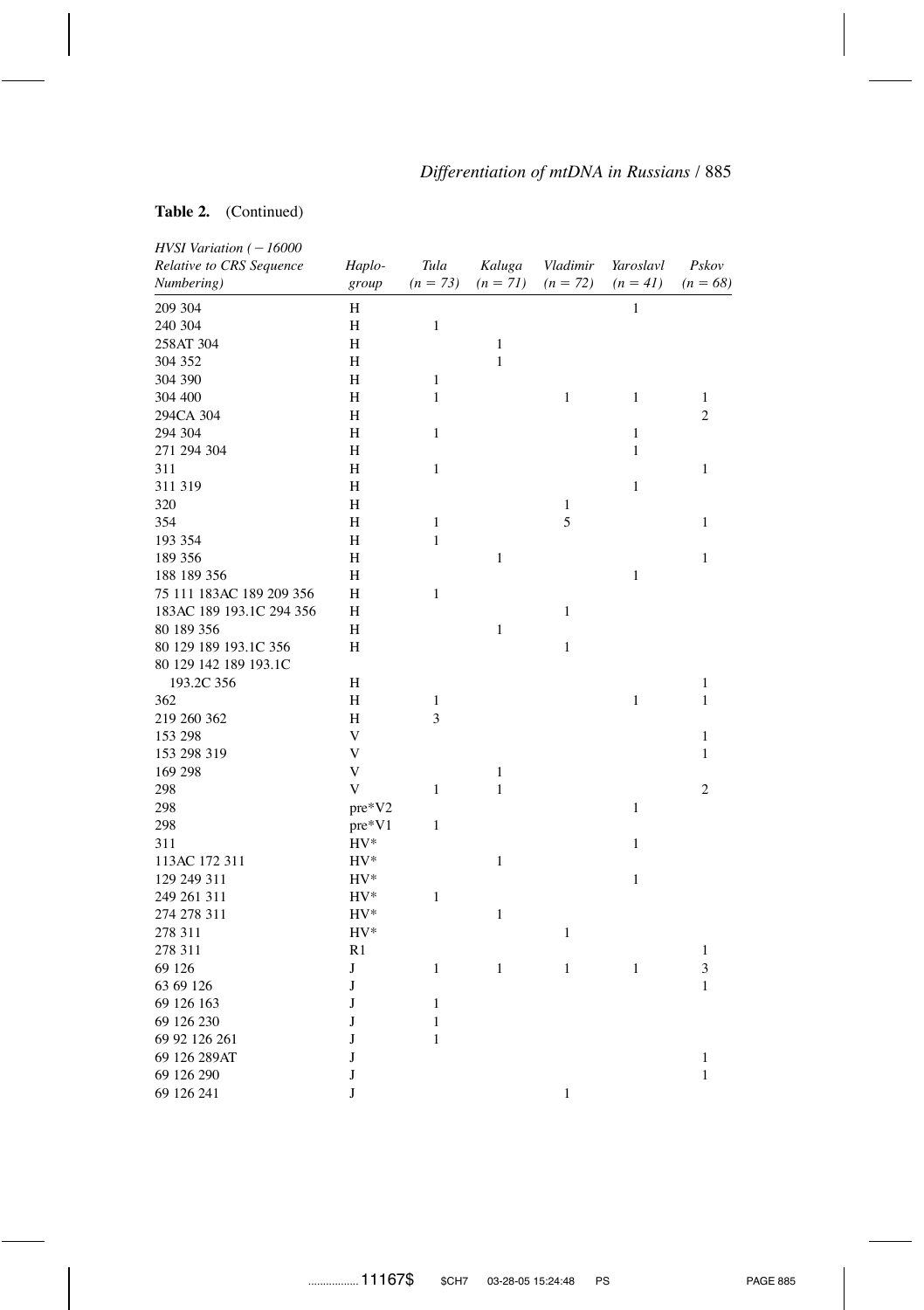### **Table 2.** (Continued)

| $HVSI$ Variation ( $-16000$ |                |                |                |                     |              |              |
|-----------------------------|----------------|----------------|----------------|---------------------|--------------|--------------|
| Relative to CRS Sequence    | Haplo-         | Tula           | Kaluga         | Vladimir            | Yaroslavl    | Pskov        |
| Numbering)                  | group          | $(n = 73)$     | $(n = 71)$     | $(n = 72)$          | $(n = 41)$   | $(n = 68)$   |
| 69 126 145 231 261 399      | J              |                |                | $\mathbf{1}$        |              |              |
| 69 126 145 172 222 261      | J              |                | $\mathbf{1}$   | $\mathbf{1}$        |              | 1            |
| 69 93 126 145 172 222 261   | J              |                | $\mathbf{1}$   |                     | $\mathbf{1}$ |              |
| 69 126 145 172 222 260 261  | J              |                |                |                     |              | $\mathbf{1}$ |
| 69 126 193 278              | J              |                |                | $\overline{c}$      |              |              |
| 126 294 296 304             | $T^*$          | 1              | 1              | $\overline{2}$      |              |              |
| 126 145 296 304             | $T^*$          | $\overline{c}$ |                |                     |              |              |
| 126 223 294 296 304         | $T^*$          | $\mathbf{1}$   |                |                     |              |              |
| 126 294 296 304 354         | $T^*$          |                |                |                     |              | $\mathbf{1}$ |
| 126 294 296 304 362         | $T^*$          |                | 2              |                     |              |              |
| 126 294 304                 | $T^*$          |                | 3              | $\overline{c}$      |              |              |
| 126 172 294 304             | $T^*$          | $\mathbf{1}$   |                | 1                   |              |              |
| 78 126 294 296              | $T^*$          |                |                |                     | $\mathbf{1}$ |              |
| 126 182AC 183AC 189         |                |                |                |                     |              |              |
| 294 296                     | $T^*$          |                |                |                     |              | 1            |
| 126 264 286 294 296 362     | $T^*$          |                |                | 1                   |              |              |
| 126 292 294 296 311 362     | $T^*$          | $\mathbf{1}$   |                |                     |              |              |
| 126 292 294 296             | $T^*$          |                | $\mathbf{1}$   |                     |              |              |
| 126 292 294                 | $T^*$          |                | 1              |                     |              |              |
| 126 163 186 189 294         | T1             |                | $\mathbf{1}$   |                     |              |              |
|                             |                |                |                | 5<br>$\mathfrak{2}$ |              |              |
| 126 163 186 189 271 294     | T1             |                |                |                     |              |              |
| 92 126 163 186 189 294      | T1             | $\mathbf{1}$   |                | 1                   |              |              |
| 93 126 163 186 189 294      | T1             |                | 1              |                     |              | $\mathbf{1}$ |
| 126 163 186 189 294 302     | T1             |                |                |                     |              | $\mathbf{1}$ |
| 224 311                     | K              |                | 2              | 3                   | 3            |              |
| 224 311 368                 | K              | $\overline{2}$ |                |                     |              |              |
| 93 126 224 261 311          | K              |                | $\mathbf{1}$   |                     |              |              |
| 180 189 224 233 311         | K              |                |                | 1                   |              |              |
| 189 193.1C 270 311          | K              |                |                | $\mathbf{1}$        |              |              |
| 182AC 183AC 189 249         | U <sub>1</sub> |                | $\mathbf{1}$   |                     |              |              |
| 51 129GC 183AC 189 362      | U <sub>2</sub> |                | $\mathbf{1}$   |                     |              |              |
| 51 129GC 183AC 189          |                |                |                |                     |              |              |
| 193.1C 362                  | U <sub>2</sub> |                |                | $\mathbf{1}$        |              |              |
| 51 129GC 182AC 183AC        |                |                |                |                     |              |              |
| 189 311 362                 | U <sub>2</sub> |                |                |                     |              | $\mathbf{1}$ |
| 51 126 129GC 189 256        |                |                |                |                     |              |              |
| 311 362                     | U <sub>2</sub> |                | $\mathbf{1}$   |                     |              |              |
| 51 129GC 189 256            | U <sub>2</sub> |                |                |                     |              | $\mathbf{1}$ |
| 343                         | U <sub>3</sub> | $\mathbf{1}$   | $\mathbf{1}$   | $\mathbf{1}$        |              |              |
| 168 189 343                 | U3             | $\mathbf{1}$   |                |                     |              |              |
| Cambridge Reference         |                |                |                |                     |              |              |
| Sequence                    | U <sub>4</sub> |                |                |                     | $\mathbf{1}$ |              |
| 150 189 360                 | U <sub>4</sub> |                | $\mathfrak{2}$ |                     |              |              |
| 169 319                     | U4             |                |                | 1                   |              |              |
| 294                         | U <sub>4</sub> |                |                |                     |              | 1            |
|                             |                |                |                |                     |              |              |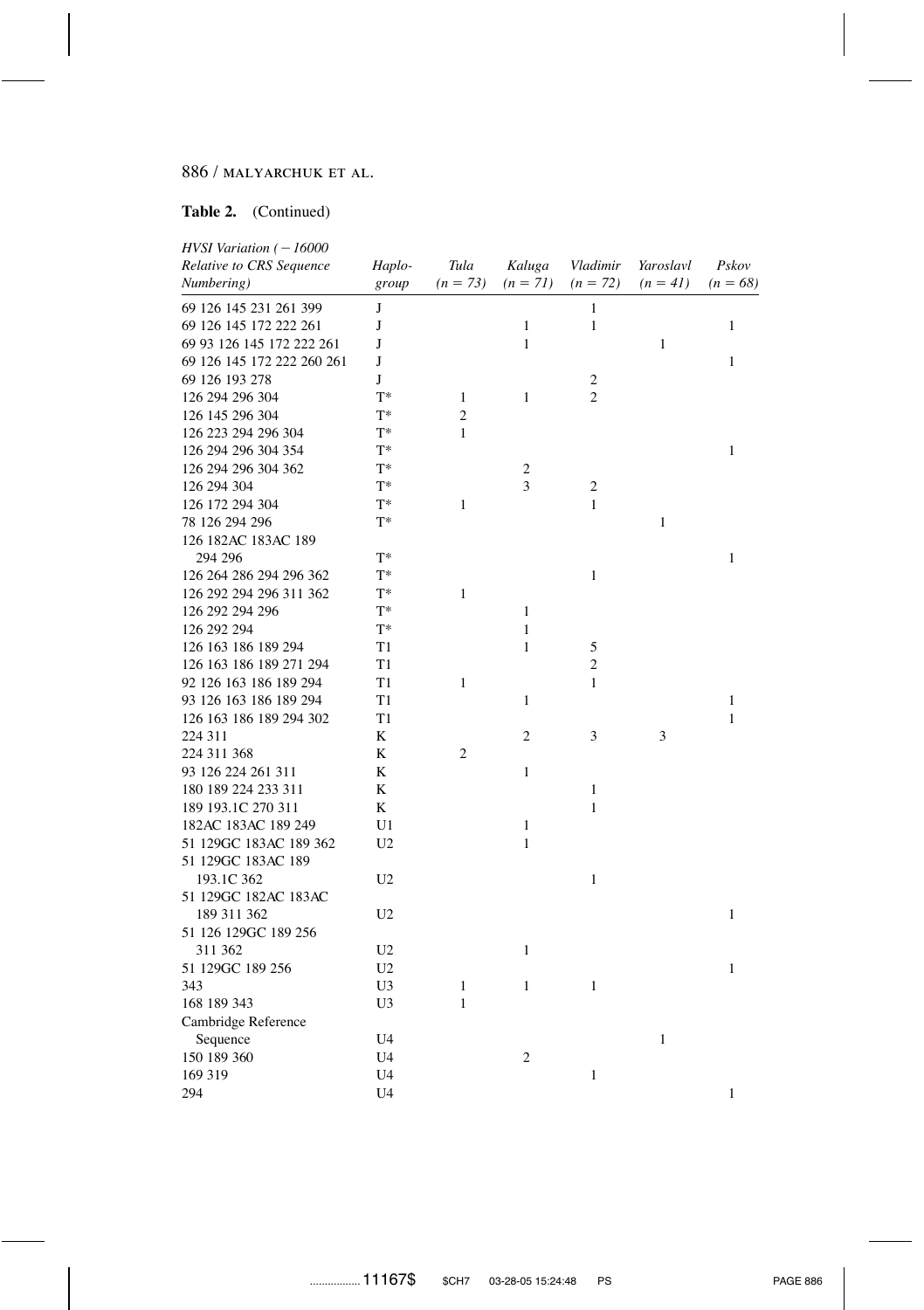### **Table 2.** (Continued)

| HVSI Variation ( - 16000                        |                  |                |                |                |              |                |
|-------------------------------------------------|------------------|----------------|----------------|----------------|--------------|----------------|
| Relative to CRS Sequence                        | Haplo-           | Tula           | Kaluga         | Vladimir       | Yaroslavl    | Pskov          |
| Numbering)                                      | group            | $(n = 73)$     | $(n = 71)$     | $(n = 72)$     | $(n = 41)$   | $(n = 68)$     |
| 357                                             | U <sub>4</sub>   |                |                |                | $\mathbf{1}$ |                |
| 356                                             | U4               | $\mathbf{1}$   | $\overline{c}$ |                |              |                |
| 223 356                                         | U4               |                | $\overline{2}$ |                |              |                |
| 134 356                                         | U <sub>4</sub>   | $\mathbf{1}$   |                | $\mathbf{1}$   |              |                |
| 154 356                                         | U <sub>4</sub>   |                |                |                |              | 1              |
| 242CA 288 356 362                               | U <sub>4</sub>   | 1              |                |                |              |                |
| 114CA 192 256 270 294                           | U <sub>5a</sub>  | $\mathbf{1}$   | 1              | $\mathbf{1}$   |              | $\mathbf{1}$   |
| 114CA 192 256 270 292 294                       | U <sub>5a</sub>  |                |                |                |              | $\mathbf{1}$   |
| 114CA 192 256 270 294 311                       | U5a              |                | $\overline{2}$ |                | $\mathbf{1}$ |                |
| 192 256 270                                     | U5a              |                |                |                |              | $\mathfrak{2}$ |
| 192 256 269 270                                 | U5a              |                | $\mathbf{1}$   |                |              |                |
| 192 256 270 399                                 | U5a              |                |                |                |              | $\mathfrak{2}$ |
| 129 192 256 270 399                             | U <sub>5</sub> a |                | $\mathbf{1}$   |                |              |                |
| 93 172 192 256 270 399                          | U5a              |                |                |                |              | 1              |
| 192 218 256 270 278                             | U5a              |                |                |                |              | 1              |
| 192 222 256 270 399                             | U <sub>5a</sub>  | $\mathbf{1}$   |                |                |              |                |
| 192 256 270 320 399                             | U <sub>5a</sub>  |                |                |                |              | $\mathbf{1}$   |
| 192 256 302 320 390 399                         | U <sub>5</sub> a |                |                |                | 1            |                |
| 192 256 270 291 399                             | U <sub>5</sub> a |                |                |                |              | 1              |
| 93 192 256 270 291                              | U <sub>5</sub> a |                |                |                | $\mathbf{1}$ |                |
| 93 192 256 270 291 399                          | U5a              |                |                |                | 1            |                |
| 92 192 209 256 291 399                          | U5a              |                |                |                |              | 1              |
| 92 145 189 192 256 270 399                      | U5a              |                | $\mathbf{1}$   |                |              |                |
| 38 256 270 399                                  | U5a              |                |                | $\mathbf{1}$   |              |                |
| 256 270 399                                     | U5a              |                |                | 1              |              |                |
| 256 399                                         | U <sub>5</sub> a |                |                |                |              | $\mathbf{1}$   |
| 192 256 270 311                                 | U5a              |                |                | $\mathbf{1}$   |              |                |
| 234 240AC 270 362                               | U <sub>5</sub> a |                |                | $\mathbf{1}$   |              |                |
| 189 270                                         | U <sub>5</sub> b |                | $\mathbf{1}$   |                |              | $\mathbf{1}$   |
| 183AC 189 270                                   | U5b              | $\mathbf{1}$   |                |                |              |                |
| 189 264 325                                     | U <sub>5</sub> b |                |                |                |              | 1              |
| 144 189 270                                     | U5b              |                | $\mathbf{1}$   |                |              |                |
| 144 183AC 189 270                               | U <sub>5</sub> b | $\mathbf{1}$   |                |                |              |                |
| 318AT                                           | U7               |                |                | 1              |              |                |
| 342                                             | U <sub>8</sub>   |                |                |                |              | $\mathbf{1}$   |
| 129 223 391                                     | I                |                |                | $\mathbf{1}$   |              |                |
| 86 129 223 391                                  | I                |                | 1              |                |              |                |
| 129 172 223 311 391                             | I                | $\overline{c}$ |                | $\mathbf{1}$   | 1            |                |
| 129 172 223 266 311 391                         | I                |                |                | $\overline{c}$ |              |                |
| 147CA 172 223 248 320 355                       | N1a              |                |                | $\mathbf{1}$   |              |                |
|                                                 |                  |                |                |                |              |                |
| 172 223 248 320 355<br>92 129 147CA 154 172 223 | N1a              |                |                |                | $\mathbf{1}$ |                |
| 248 320 355                                     |                  |                |                |                |              |                |
| 145 176 223 390                                 | N1a              | 1              |                |                | $\mathbf{1}$ |                |
| 145 176CG 223 390                               | N1b              |                |                |                |              |                |
|                                                 | N <sub>1</sub> b | 1              |                | 1              |              |                |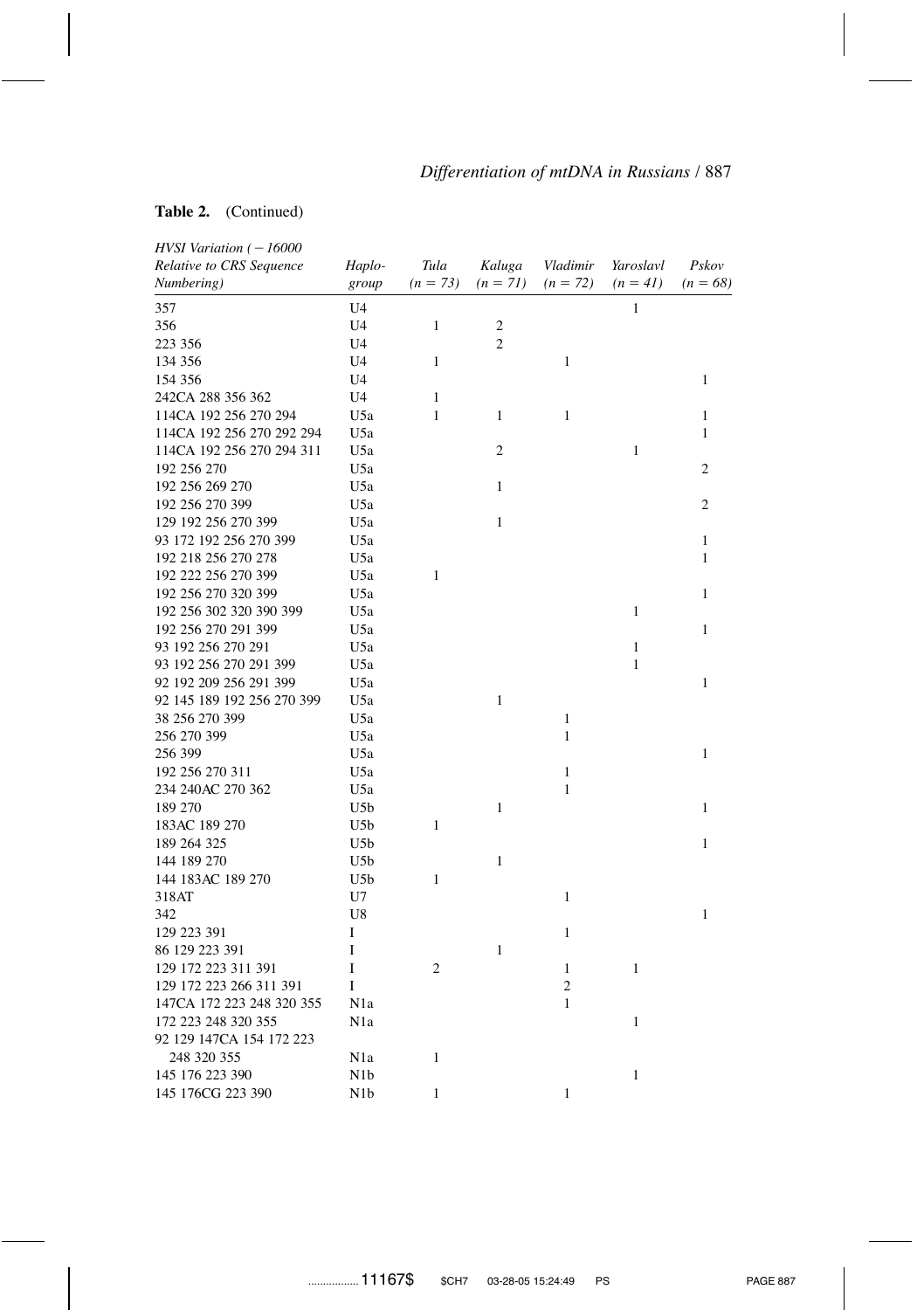#### **Table 2.** (Continued)

| $HVSI$ Variation ( $-16000$            |                  |                    |        |                                   |                         |                     |
|----------------------------------------|------------------|--------------------|--------|-----------------------------------|-------------------------|---------------------|
| Relative to CRS Sequence<br>Numbering) | Haplo-<br>group  | Tula<br>$(n = 73)$ | Kaluga | Vladimir<br>$(n = 71)$ $(n = 72)$ | Yaroslavl<br>$(n = 41)$ | Pskov<br>$(n = 68)$ |
| 223 292                                | W                |                    |        |                                   |                         |                     |
| 192 223 292 325                        | W                |                    |        |                                   |                         | $\mathfrak{D}$      |
| 93 223 292 295                         | W                |                    |        | 1                                 |                         |                     |
| 189 223 266 278                        | X                |                    | 1      |                                   |                         |                     |
| 183AC 189 193.1C 223 278               | X                |                    |        |                                   | 1                       |                     |
| 182AC 183AC 189 193.1C                 |                  |                    |        |                                   |                         |                     |
| 223 278                                | X                |                    |        |                                   | 1                       |                     |
| 183AC 189 193.1C 223                   |                  |                    |        |                                   |                         |                     |
| 255 278                                | X                |                    |        |                                   | 1                       |                     |
| 183AC 189 223 255 278                  | X                |                    | 1      |                                   |                         |                     |
| 223 287 298 327                        | C                |                    |        |                                   |                         |                     |
| 93 129 223 298 327                     | C                |                    |        |                                   |                         |                     |
| 223 245 362                            | D                |                    |        |                                   | 1                       |                     |
| 223 278 362                            | G <sub>2</sub> a |                    |        |                                   |                         | 1                   |
| 183AC 189 249 311                      | M1               |                    |        | 1                                 |                         |                     |
| 126 175 189 223 264 270                |                  |                    |        |                                   |                         |                     |
| 278 311 400                            | L <sub>1</sub> b | 1                  |        |                                   |                         |                     |
| 124 223 278 294 362                    | L <sub>3</sub> b |                    | 1      |                                   |                         |                     |

The nucleotide positions in HVSI sequences correspond to transitions; transversions are further specified. Haplogroup names are according to the recommended mtDNA classification (Macaulay et al. 1999; Richards et al. 2000). The presence of insertions or deletions is referred to by ''.'' or ''del,'' respectively, following the nucleotide position.

variability in Russian populations (Orekhov et al. 1999; Malyarchuk et al. 2002). These results indicate that the appearance of African mtDNAs among Russians was probably casual.

Table 4 reports the frequencies of the Y-chromosome haplogroups found in Russian samples. The pattern of Y-chromosome haplogroup distributions in Russians is typical for northeastern European populations (Rosser et al. 2000). The principal diagnostic haplogroups for Russians are haplogroups R1a and N3, which occur in the studied populations at a total frequency of 50–72%. The remaining Y-chromosome haplogroups represent mostly paraphyletic groups distributed with similar frequencies in European populations.

It should be noted that the frequency of paragroup  $P^*$  [or haplogroup 1 according to Rosser et al.'s (2000) nomenclature] in Russians (2.3–19%) reflects the known pattern of distribution, with a high incidence of  $P^*$  in western European populations (especially those of Celtic origin) and a lower frequency in the east (Zerjal et al. 2001). Haplogroups E\* and J\* were found only in the most southwestern Belgorod population at frequencies of 6.8% and 13.6%, respectively. These haplogroups probably are associated with the contributions of Neolithic farmers to the European gene pool, because both haplogroups  $E^*$  and  $J^*$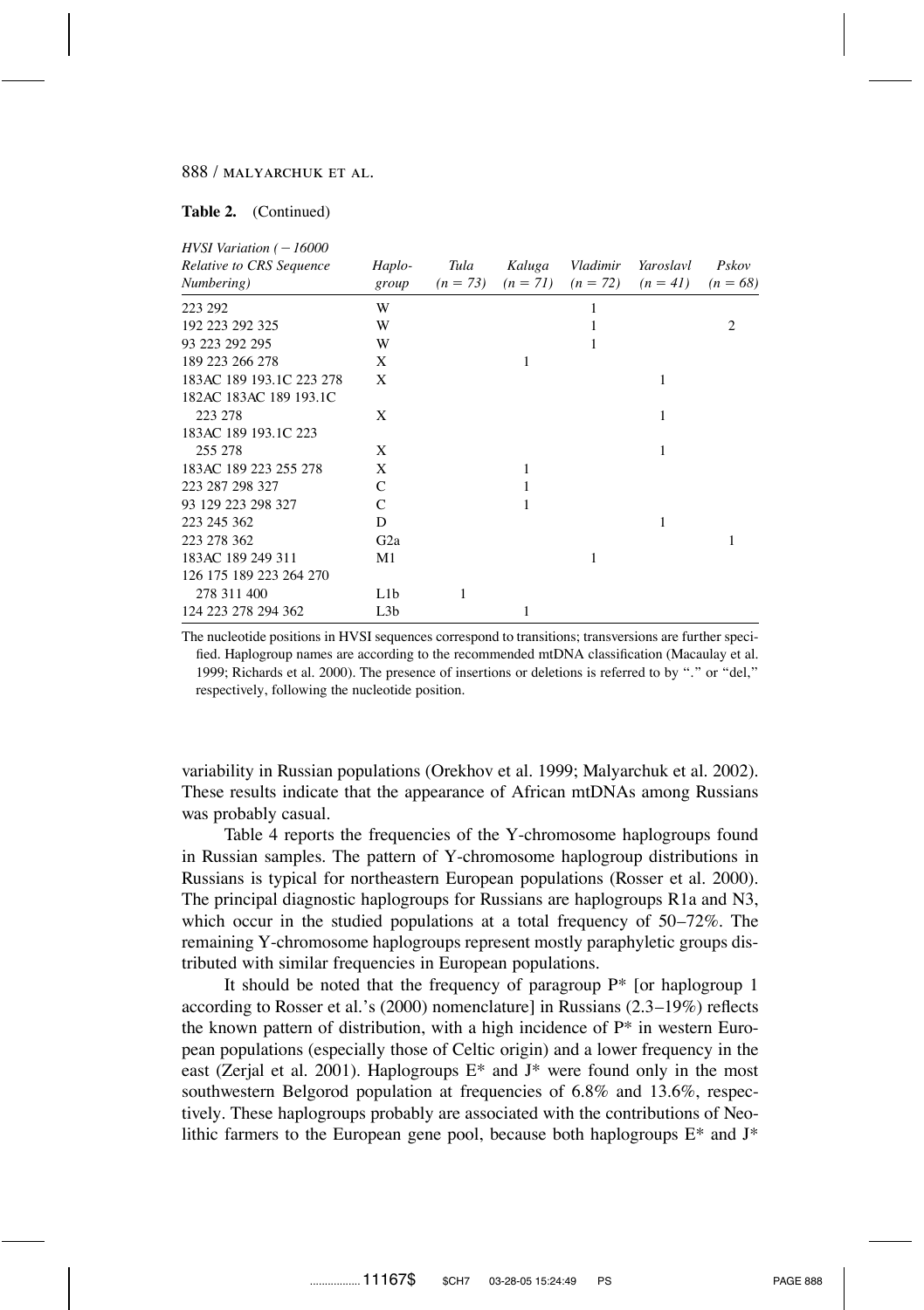|                  | Tula         | Kaluga           | Vladimir     | Yaroslavl        | Pskov        |
|------------------|--------------|------------------|--------------|------------------|--------------|
| Haplogroup       | $(n = 73)$   | $(n = 71)$       | $(n = 72)$   | $(n = 41)$       | $(n = 68)$   |
| H                | 58.9 (43)    | 38.0 (27)        | 34.7 (25)    | 48.8 (20)        | 42.6(29)     |
| V                | 1.4(1)       | 2.8(2)           | 0            | 0                | 5.9(4)       |
| pre*V            | 1.4(1)       | $\mathbf{0}$     | $\theta$     | 2.4(1)           | $\mathbf{0}$ |
| $HV^*$           | 1.4(1)       | 2.8(2)           | 1.4(1)       | 4.9(2)           | $\mathbf{0}$ |
| R <sub>1</sub>   | $\Omega$     | $\mathbf{0}$     | $\mathbf{0}$ | $\overline{0}$   | 1.5(1)       |
| J                | 5.5(4)       | 4.2(3)           | 8.3(6)       | 4.9(2)           | 11.8(8)      |
| $T^*$            | 8.2(6)       | 11.3(8)          | 8.3(6)       | 2.4(1)           | 2.9(2)       |
| T1               | 1.4(1)       | 2.8(2)           | 11.1(8)      | 0                | 2.9(2)       |
| K                | 2.7(2)       | 4.2(3)           | 6.9(5)       | 7.3(3)           | $\mathbf{0}$ |
| U <sub>1</sub>   | $\Omega$     | 1.4(1)           | $\theta$     | 0                | $\Omega$     |
| U <sub>2</sub>   | $\Omega$     | 2.8(2)           | 1.4(1)       | 0                | 2.9(2)       |
| U <sub>3</sub>   | 2.7(2)       | 1.4(1)           | 1.4(1)       | $\mathbf{0}$     | $\mathbf{0}$ |
| U <sub>4</sub>   | 4.1(3)       | 8.5(6)           | 2.8(2)       | 4.9(2)           | 2.9(2)       |
| U5a              | 2.7(2)       | 8.5(6)           | 6.9(5)       | 9.8(4)           | 17.6(12)     |
| U5b              | 2.7(2)       | 2.8(2)           | $\Omega$     | 0                | 2.9(2)       |
| U7               | $\mathbf{0}$ | $\mathbf{0}$     | 1.4(1)       | $\boldsymbol{0}$ | $\mathbf{0}$ |
| U8               | $\Omega$     | $\mathbf{0}$     | $\Omega$     | $\mathbf{0}$     | 1.5(1)       |
| I                | 2.7(2)       | 1.4(1)           | 5.6(4)       | 2.4(1)           | $\mathbf{0}$ |
| N1a              | 1.4(1)       | 0                | 1.4(1)       | 2.4(1)           | $\mathbf{0}$ |
| N <sub>1</sub> b | 1.4(1)       | $\boldsymbol{0}$ | 1.4(1)       | 2.4(1)           | $\mathbf{0}$ |
| W                | $\mathbf{0}$ | $\mathbf{0}$     | 4.2(3)       | $\boldsymbol{0}$ | 2.9(2)       |
| X                | $\Omega$     | 2.8(2)           | 1.4(1)       | 4.9(2)           | 0            |
| $\mathbf C$      | $\Omega$     | 2.8(2)           | 0            | $\boldsymbol{0}$ | 0            |
| D                | $\Omega$     | 0                | $\mathbf{0}$ | 2.4(1)           | $\mathbf{0}$ |
| G <sub>2</sub> a | $\mathbf{0}$ | $\mathbf{0}$     | $\mathbf{0}$ | $\boldsymbol{0}$ | 1.5(1)       |
| M1               | $\Omega$     | $\boldsymbol{0}$ | 1.4(1)       | 0                | 0            |
| L1b              | 1.4(1)       | $\mathbf{0}$     | 0            | 0                | 0            |
| L <sub>3</sub> b | 0            | 1.4(1)           | $\mathbf{0}$ | 0                | $\mathbf{0}$ |

**Table 3.** mtDNA Haplogroup Distributions (Percentage, with Number of Individuals in Parentheses) in Russian populations

show the highest frequencies in Anatolia and southern Europe (Rosser et al. 2000; Semino et al. 2000; Underhill et al. 2001). Thus the lack of haplogroups  $E^*$  and  $J^*$  in most Russian populations studied suggests a minor genetic effect from southern European populations. A single haplotype revealed in Russians from the Belgorod population belongs to the East Asian–specific haplogroup C\*, which is widespread in Central Asia (Zerjal et al. 2002). Therefore Y-chromosome variation data allow us to speculate that East Eurasian male gene flow in Russian populations was insignificant (0.3%).

In general, the data indicate that the Russian male gene pool preserves the main peculiarity of Y-chromosome diversity in central-eastern European populations. In the first instance, it is the high frequency of haplogroup R1a that is rare in western Europe but widely present in eastern and central Europe, being found at a frequency of 50–60% in Poles, Hungarians, Ukrainians, and Belorussians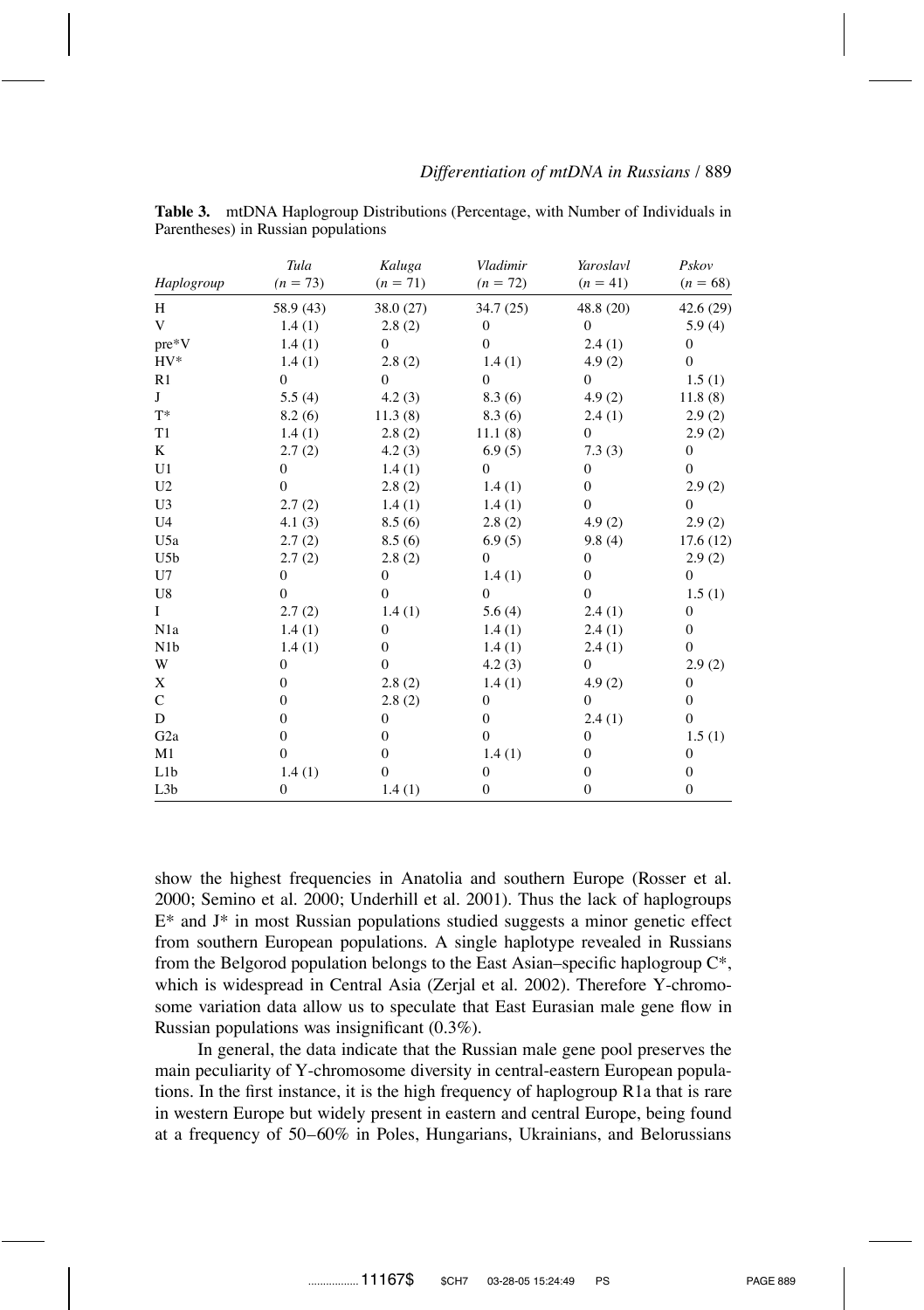| Haplo-<br>group  | Tula<br>$(n = 44)$ | Kaluga<br>$(n = 42)$ | Vladimir<br>$(n = 51)$ | Yaroslavl<br>$(n = 23)$ | Pskov<br>$(n = 40)$ | <b>Belgorod</b><br>$(n = 44)$ | <i>Orel</i><br>$(n = 36)$ | Nizhniy<br>Novgorod<br>$(n = 58)$ |
|------------------|--------------------|----------------------|------------------------|-------------------------|---------------------|-------------------------------|---------------------------|-----------------------------------|
| $P*$             | 6.8(3)             | 9.5(4)               | 5.9(3)                 | 13.0(3)                 | 2.5(1)              | 2.3(1)                        | 13.9(5)                   | 19.0(11)                          |
| R <sub>1</sub> a | 50.0(22)           | 50.0(21)             | 56.9 (29)              | 60.9(14)                | 35.0(14)            | 45.5(20)                      | 52.8(19)                  | 36.2(21)                          |
| $N^*$            | $\Omega$           | 0                    | 2.0(1)                 | $\Omega$                | $\Omega$            | $\Omega$                      | $\Omega$                  | $\Omega$                          |
| N <sub>3</sub>   | 11.4(5)            | 4.8(2)               | 11.8(6)                | 8.7(2)                  | 35.0(14)            | 6.8(3)                        | 19.4(7)                   | 13.8(8)                           |
| $BR*$            | 2.3(1)             | 7.1(3)               | 2.0(1)                 | $\mathbf{0}$            | 5.0(2)              | $\theta$                      | $^{(1)}$                  | 10.3(6)                           |
| $F^*$            | 29.5(13)           | 26.2(11)             | 21.6(11)               | 4.4(1)                  | 20.0(8)             | 18.2(8)                       | 13.9(5)                   | 20.7(12)                          |
| $K^*$            | $\Omega$           | 2.4(1)               | $\Omega$               | 14.0 $(3)$              | 2.5(1)              | 4.5(2)                        | $\Omega$                  | $\Omega$                          |
| $E^*$            | $\Omega$           | 0                    | $\Omega$               | 0                       | $\Omega$            | 6.8(3)                        | $\theta$                  | $\Omega$                          |
| J*               | $\Omega$           | $\Omega$             | $\Omega$               | $\Omega$                | $\Omega$            | 13.6(6)                       | $\Omega$                  | $\Omega$                          |
| $C^*$            | $\Omega$           | $\Omega$             | $\Omega$               | $\theta$                | $\Omega$            | 2.3(1)                        | $\mathbf{0}$              | $\Omega$                          |

**Table 4.** Y-Chromosome Haplogroup Distributions (Percentage, with Number of Individuals in Parentheses) in Russian Populations

(Rosser et al. 2000; Semino et al. 2000; Wells et al. 2001; Behar et al. 2003). Analysis of the haplogroup R1a distribution in Russian populations reveals a relatively homogeneous pattern, with a population frequency of 50–60%, except for the most northwestern Pskov population and the most eastern Nizhniy Novgorod population from the Volga region, where this haplogroup is observed with a lower frequency of about 35%.

It is noteworthy that among the Russian populations studied, the Pskov population shows the highest frequency (35%) of haplogroup N3, which is characteristic of all Uralic- and Baltic-speaking populations north and east of the Baltic Sea (Rosser et al. 2000; Zerjal et al. 2001). This haplogroup is considered a signature of Uralic Finno-Ugric-speaking tribes migrating to northern Europe about 5,000 years ago (Passarino et al. 2002). The presence of haplogroup N3 in Russians suggests that some admixture between Slavonic and Finno-Ugric and/ or Baltic tribes occurred during the colonization of the East European plain by Slavs in the early Middle Ages and later. In addition, the distribution pattern of haplogroup N3 in other Slavonic-speaking populations suggests that proto-Slavs probably did not carry this lineage at a substantial frequency (Barac et al. 2003).

**Differentiation of mtDNA and Y-Chromosome in Russian Populations.** In order to study differentiation of Russian populations, we performed an analysis of molecular variance (AMOVA) separately on the level of mtDNA haplogroups and HVSI sequences. Analysis of between-population differentiation based on the frequencies of the mtDNA haplogroups revealed that 1.4% of the variation was due to differences among populations ( $F_{ST} = 1.4\%$ ,  $p = 0.007$ ). Significant pairwise  $F_{ST}$  differences ( $p < 0.05$ ) were found only between the Tula population and samples from Kaluga, Vladimir, and Pskov. In addition, the Vladimir and Pskov populations differed at a significant level. One should note, however, that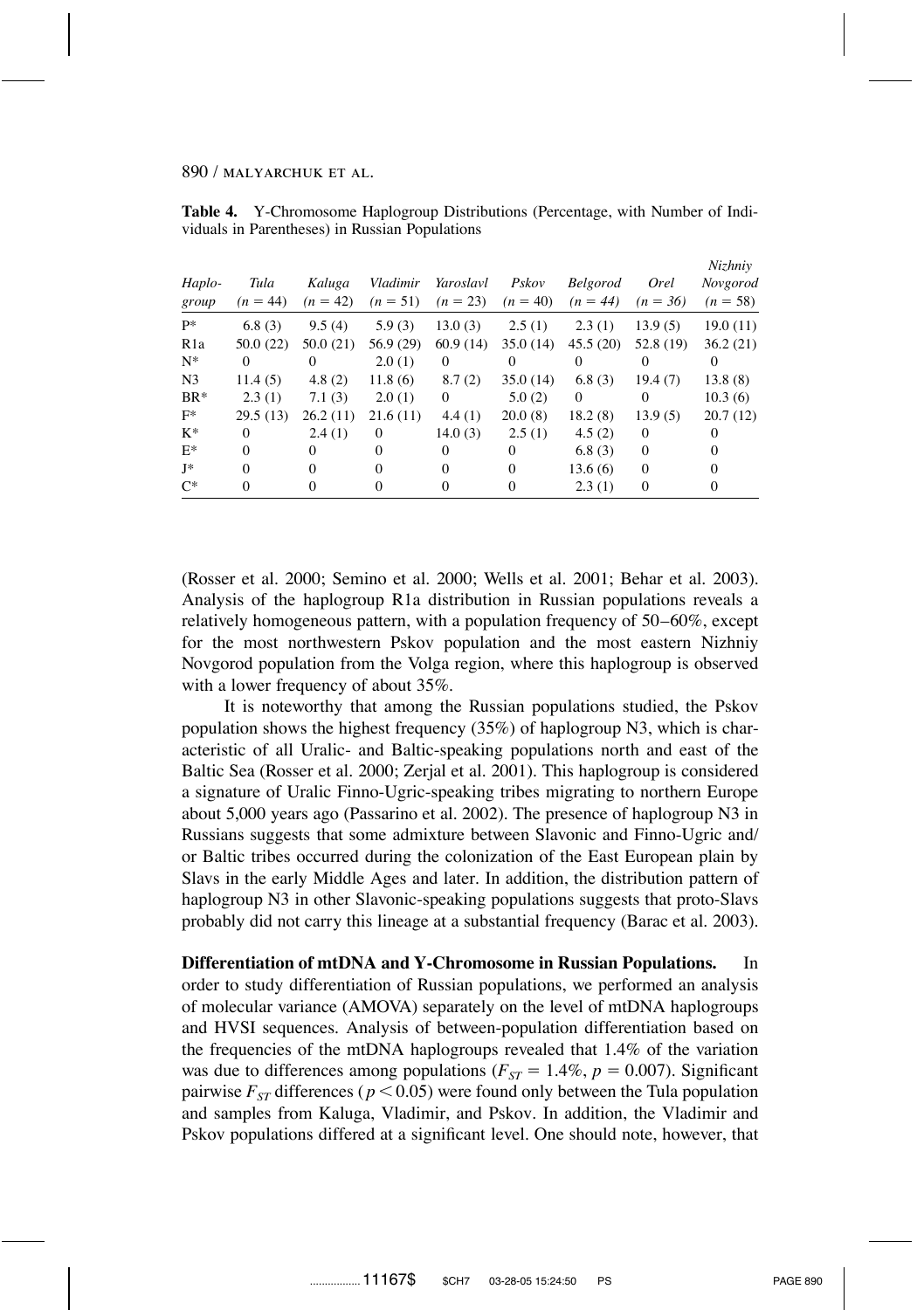the level of between-population differentiation was considerably lower when additional data on the mtDNA haplogroup frequencies in the Stavropol, Orel, and Saratov populations were taken into account ( $F_{ST} = 0.6\%$ ,  $p = 0.048$ ).

The AMOVA results of the mtDNA HVSI sequence data show that when the five Russian populations studied here were treated as a single group, 99.28% of the total variance was within populations ( $F_{ST} = 0.72\%$ ,  $p = 0.009$ ). Similar results were obtained ( $F_{ST} = 0.42\%$ ,  $p = 0.005$ ) when six additional Russian samples from the Stavropol, Orel, Saratov, Kostroma, Kursk, and Rostov regions were taken into account. Therefore the AMOVA results indicate the low but statistically significant level of mtDNA differentiation in Russian populations.

To further investigate genetic relationships between Russian populations, we used additional published data on the mtDNA HVSI variability in eastern and central European populations. These were the North Caucasus population of Adygei, Finno-Ugric-speaking Mari and Turkic-speaking Tatars from the Middle Volga region, North European Finno-Ugric populations of the Finns, Estonians, and Karelians, and the Baltic-speaking population of Lithuanians. Austrians and Poles were chosen because of their geographic location relative to the putative Central European homeland of the Slavs in the early Middle Ages. The AMOVA results showed that there is a low but statistically significant level of differentiation between the European populations analyzed ( $F_{ST} = 0.41\%$ ,  $p = 0$ ).

The multidimensional scaling analysis performed on the basis of pairwise  $F<sub>ST</sub>$  values (Table 5) revealed that Russian populations do not cluster together (Figure 3). It is noteworthy that all southern and western Russian populations (Stavropol, Saratov, Rostov, Kursk, Orel, and Kaluga) as well as Poles, Austrians, Lithuanians, and Estonians are separated from other, mostly northern and eastern Russian populations (such as Tula, Vladimir, Yaroslavl, Kostroma, and Pskov), which are clustered together with Finns, Karelians, Mari, Tatars, and Adygei. In the latter group of populations, Kostroma and Pskov Russians cluster more with Finno-Ugric-speaking Karelians and Mari than they do with the other Russian populations. The Tula, Vladimir, and Yaroslavl populations are close together but separated from the remaining Russian populations. In general, the results of the multidimensional scaling analysis of the mtDNA data indicate that, despite the low values of between-population differentiation, Russian populations appear to be heterogeneous.

The AMOVA results of Y-chromosome binary data in eight Russian populations (i.e., based on the haplogroup frequencies) indicate that the highest fraction of variability was due to within-population differences (97.53%), but a substantial fraction was due to differences among populations (2.47%,  $p = 0.0057$ . However, significant pairwise  $F_{ST}$  differences ( $p < 0.05$ ) were found only between the Pskov population and the rest of the Russian populations, with the exception of the Nizhniy Novgorod and Orel populations. In addition, the Nizniy Novgorod sample differs significantly from the Vladimir, Belgorod, and Yaroslavl populations. Similar results ( $F_{ST} = 3.09\%$ ,  $p = 0$ ) were obtained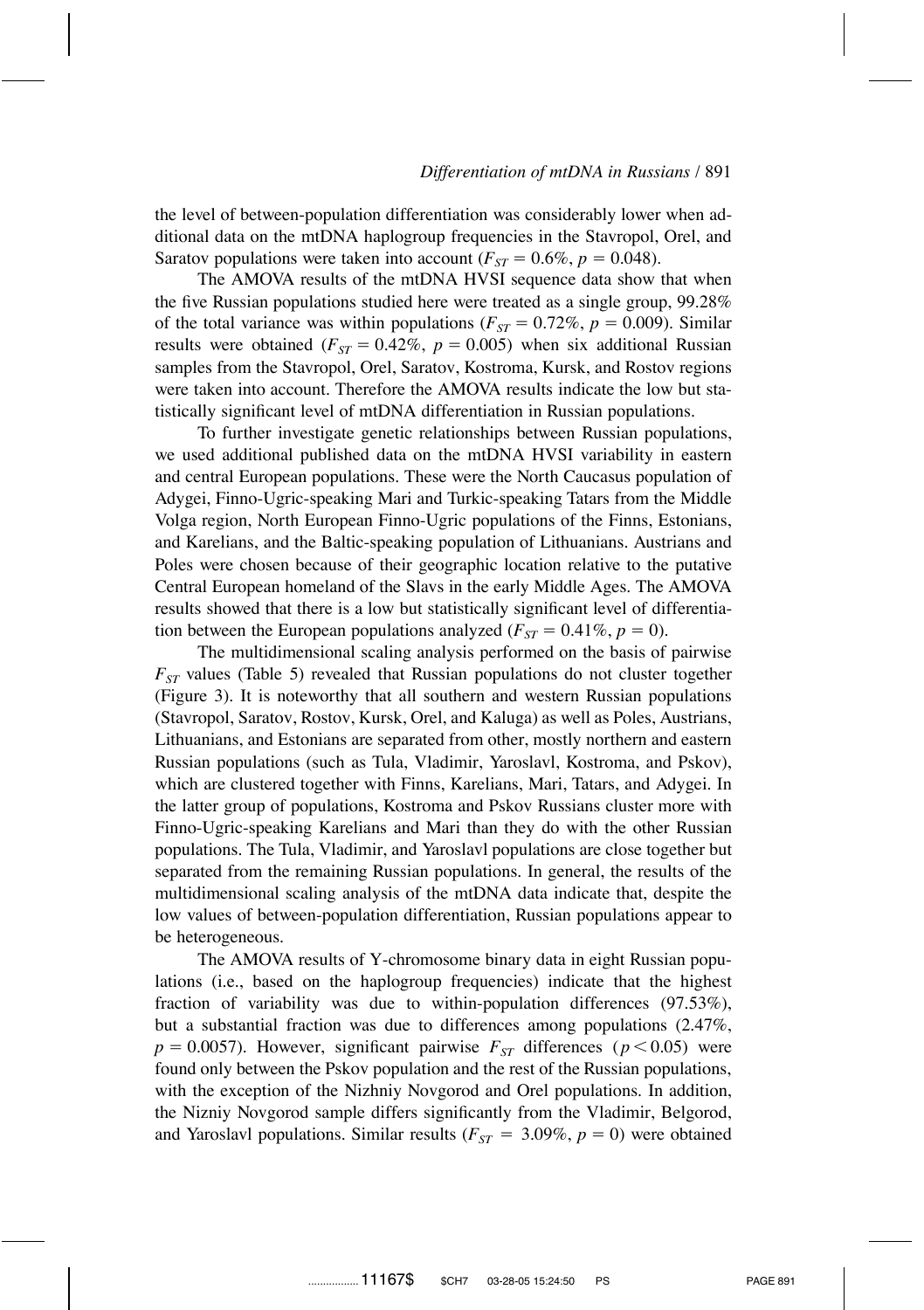|     | <b>ST</b>          | OR                 | SA                 | KO                 | KU                | RO                              | <b>EST</b>      | <i>FIN</i>                                                       | KAR | ADY | ΚA                         | PS               | TU                                      | VL                                                                                      | YA | <i>POL</i> | <b>AUS</b>              | LIT | MAR                                             |
|-----|--------------------|--------------------|--------------------|--------------------|-------------------|---------------------------------|-----------------|------------------------------------------------------------------|-----|-----|----------------------------|------------------|-----------------------------------------|-----------------------------------------------------------------------------------------|----|------------|-------------------------|-----|-------------------------------------------------|
| OR  | 0.002              |                    |                    |                    |                   |                                 |                 |                                                                  |     |     |                            |                  |                                         |                                                                                         |    |            |                         |     |                                                 |
| SA  | 0.008              | $-0.002$           |                    |                    |                   |                                 |                 |                                                                  |     |     |                            |                  |                                         |                                                                                         |    |            |                         |     |                                                 |
| KО  | $0.012^b$          | 0.000              | $-0.001$           |                    |                   |                                 |                 |                                                                  |     |     |                            |                  |                                         |                                                                                         |    |            |                         |     |                                                 |
| ΚU  | $-0.001$           | 0.001              | 0.009              | 0.008              |                   |                                 |                 |                                                                  |     |     |                            |                  |                                         |                                                                                         |    |            |                         |     |                                                 |
| RO  | $-0.009$           | $-0.005$           | $-0.008$           | 0.003              | $-0.006$          |                                 |                 |                                                                  |     |     |                            |                  |                                         |                                                                                         |    |            |                         |     |                                                 |
| EST | $-0.001$           | $-0.001$           | 0.001              | 0.000              |                   | $-0.003 - 0.003$                |                 |                                                                  |     |     |                            |                  |                                         |                                                                                         |    |            |                         |     |                                                 |
| FIN | $-0.002$           | 0.009 <sup>b</sup> | $0.015^{b}$        |                    | $0.012^b - 0.002$ |                                 | $0.003 - 0.002$ |                                                                  |     |     |                            |                  |                                         |                                                                                         |    |            |                         |     |                                                 |
| KAR | 0.004              | 0.006              | 0.009              | 0.005              | 0.005             |                                 | $0.009 - 0.006$ | 0.001                                                            |     |     |                            |                  |                                         |                                                                                         |    |            |                         |     |                                                 |
| ADY | 0.006              | $0.012^b$          | $0.016^b$          | 0.019 <sup>b</sup> | 0.003             | 0.000                           | 0.007           | $0.016^{\circ}$ 0.020 <sup>b</sup>                               |     |     |                            |                  |                                         |                                                                                         |    |            |                         |     |                                                 |
| KА  | 0.004              | $-0.002$           | 0.003              | 0.005              | 0.001             | $-0.007 - 0.001$                |                 | $0.011^{b} 0.013^{b} 0.007$                                      |     |     |                            |                  |                                         |                                                                                         |    |            |                         |     |                                                 |
| PS. | 0.005              | 0.002              | 0.003              | 0.009              | 0.005             | 0.003                           | 0.004           | $0.014^{b}$ $0.009^{b}$ $0.011^{b}$                              |     |     | $0.010^{b}$                |                  |                                         |                                                                                         |    |            |                         |     |                                                 |
| TU  | $0.010^{b}$        | 0.002              | 0.005              | 0.010 <sup>b</sup> |                   | $0.003 - 0.001$                 | 0.005           | $0.013^{b} 0.015^{b} 0.013^{b}$                                  |     |     |                            | $0.002$ $0.014b$ |                                         |                                                                                         |    |            |                         |     |                                                 |
| VL  | 0.007              | 0.003              | 0.003              | $-0.001$           | 0.004             | 0.002                           |                 | $0.002$ $0.014^{\text{b}}$ $0.014^{\text{b}}$ $0.017^{\text{b}}$ |     |     |                            |                  | $0.001$ $0.014^{\circ}$ $0.010^{\circ}$ |                                                                                         |    |            |                         |     |                                                 |
| YA  | $-0.003$           | 0.004              | $0.015^{\circ}$    |                    |                   | $0.019^{\circ} - 0.001 - 0.005$ |                 | $0.006$ $0.009$ $0.017^{\circ}$ $0.007$                          |     |     | $-0.002$ 0.010 0.000 0.008 |                  |                                         |                                                                                         |    |            |                         |     |                                                 |
| POL | 0.003              | $-0.001$           | 0.002              | 0.003              |                   | $-0.001 - 0.004 - 0.003$        |                 | $0.004$ $0.005^{\rm b}$ $0.011^{\rm b}$                          |     |     |                            |                  |                                         | $0.001$ $0.008^{\text{b}}$ $0.001$ $0.007^{\text{b}}$ $0.004$                           |    |            |                         |     |                                                 |
| AUS | 0.003              | $-0.005$           | 0.002              | 0.002              |                   | $0.001 - 0.003 - 0.001$         |                 | $0.008b 0.009b 0.009$                                            |     |     |                            |                  |                                         | 0.001 0.006 0.004 0.003 0.002 0.001                                                     |    |            |                         |     |                                                 |
| LIT | 0.002              | 0.001              | 0.007 <sup>b</sup> | 0.002              | $-0.001$          |                                 | $0.003 - 0.005$ | $0.002$ $0.001$ $0.012^b$                                        |     |     |                            |                  |                                         | $0.006$ $0.008^{\mathrm{b}}$ $0.007^{\mathrm{b}}$ $0.007^{\mathrm{b}}$ $0.004$ $0.002$  |    |            | $-0.001$                |     |                                                 |
| MAR | $0.016^b$          | 0.006              | 0.006              | $0.022^b$          | 0.011             | 0.013                           |                 | $0.019*0.025^b 0.016^b 0.030^b$                                  |     |     |                            |                  |                                         | $0.020^{b}$ $0.001$ $0.018^{b}$ $0.028^{b}$ $0.023^{b}$ $0.014^{b}$                     |    |            | $0.012^{b}$ $0.015^{b}$ |     |                                                 |
| TAT | 0.011 <sup>b</sup> | $0.010^{b}$        | 0.009              | 0.014 <sup>b</sup> |                   | $0.000 - 0.006$                 |                 | $0.005$ $0.014^b$ $0.016^b$ $0.017^b$                            |     |     |                            |                  |                                         | $0.011^{\rm b}$ $0.023^{\rm b}$ $0.011^{\rm b}$ $0.011^{\rm b}$ $0.009$ $0.009^{\rm b}$ |    |            |                         |     | $0.009^{\rm b}$ $0.010^{\rm b}$ $0.024^{\rm b}$ |

**Table 5.** Matrix of  $F_{ST}$  Values Derived from mtDNA HVSI Sequences in European Populations<sup>a</sup>

a. ST, Stavropol region; OR, Orel region; SA, Saratov region; KO, Kostroma region; KU, Kursk region; RO, Rostov region; EST, Estonians; FIN, Finns; KAR, Karelians; ADY, Adygei; KA, Kaluga; PS, Pskov; TU, Tula; VL, Vladimir; YA, Yaroslavl; POL, Poles; AUS, Austrians; LIT, Lithuanians; MAR, Mari; TAT, Tatars.

b. Significant differences ( $p < 0.05$ ).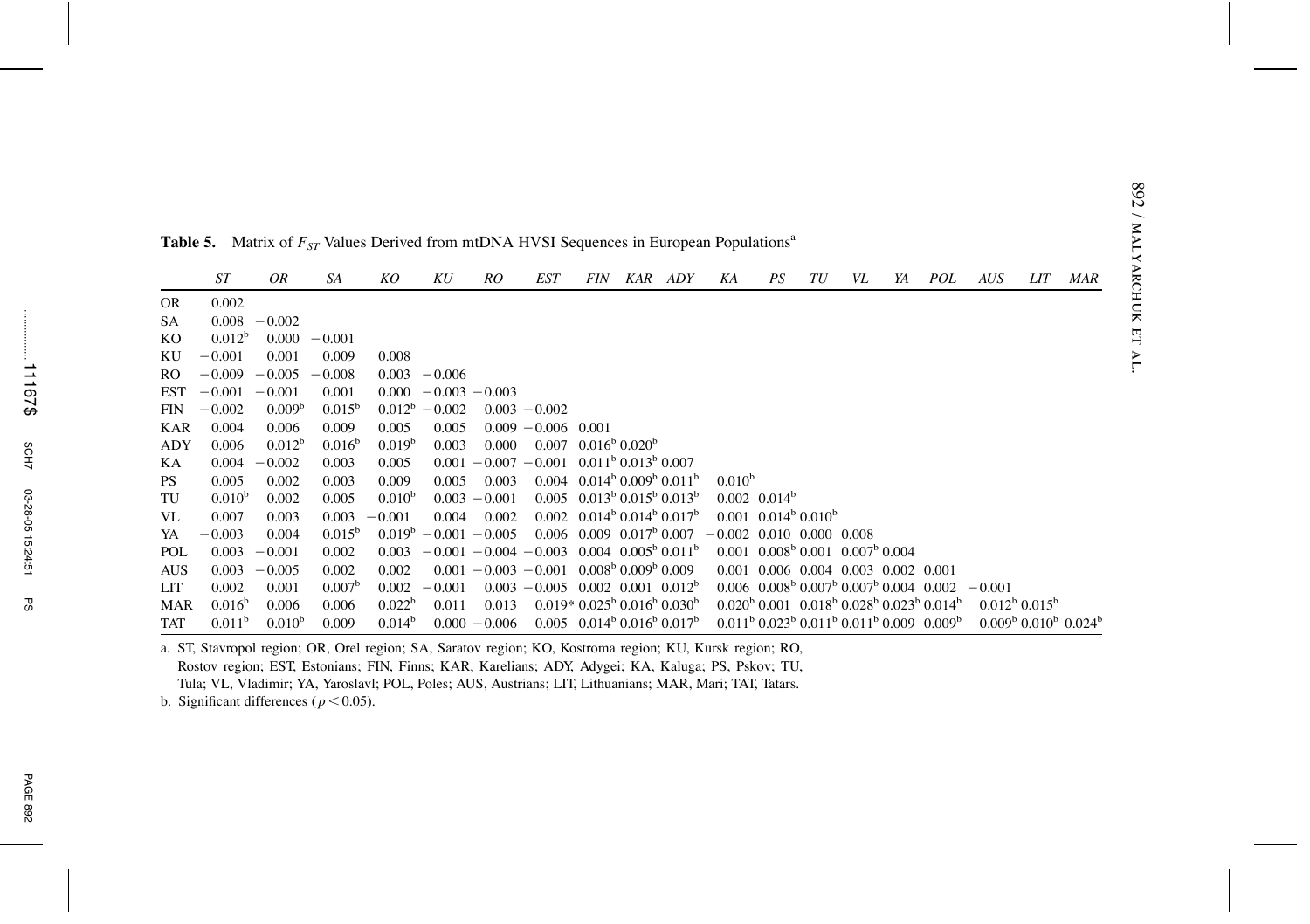

**Figure 3.** Two-dimensional multidimensional scaling plot of European populations based on pairwise  $F<sub>ST</sub>$  values derived from mtDNA HVSI sequences. The multidimensional scaling stress value equals 0.0064. Russian populations designated as in Figure 1. POL, Poles (Malyarchuk et al. 2002); AUS, Austrians (Parson et al. 1998); LIT, Lithuanians (Kasperaviciute and Kucinskas 2002); EST, Estonians, FIN, Finns, and KAR, Karelians (Sajantila et al. 1995); TAT, Tatars, and MAR, Mari (Orekhov 2002); ADY, Adygei (Macaulay et al. 1999).

when two additional Russian samples from the north of European Russia (Northern Russians and Pomors) were included in analysis. The Russian Pomors sample was found to be distinct from all the Russian populations except for Pskov, Northern Russians, and Orel. Meanwhile, the Northern Russian sample differs significantly only from the Nizhniy Novgorod and Yaroslavl samples.

To provide the broader context for the study of the subdivision of Russian populations based on the Y-chromosome SNP  $F_{ST}$  distances, we considered additional European populations in the analysis: Slavonic-speaking Poles, Ukrainians, and Belorussians; Baltic-speaking Latvians and Lithuanians; Finno-Ugric-speaking Finns, Estonians, and Mari; and Turkic-speaking Chuvash [all the data are from Rosser et al.'s (2000) study]. The AMOVA results show a significant level of differentiation between the European populations analyzed  $(F_{ST} = 7.04\%$ ,  $p = 0$ ). The multidimensional scaling analysis based on Y-chromosome haplogroup  $F_{ST}$  values (Table 6) revealed that the strongest division was between Pskov and Pomor Russians together with all Finno-Ugric and Baltic-speaking populations, on the one hand, and the remaining Russian populations clustered together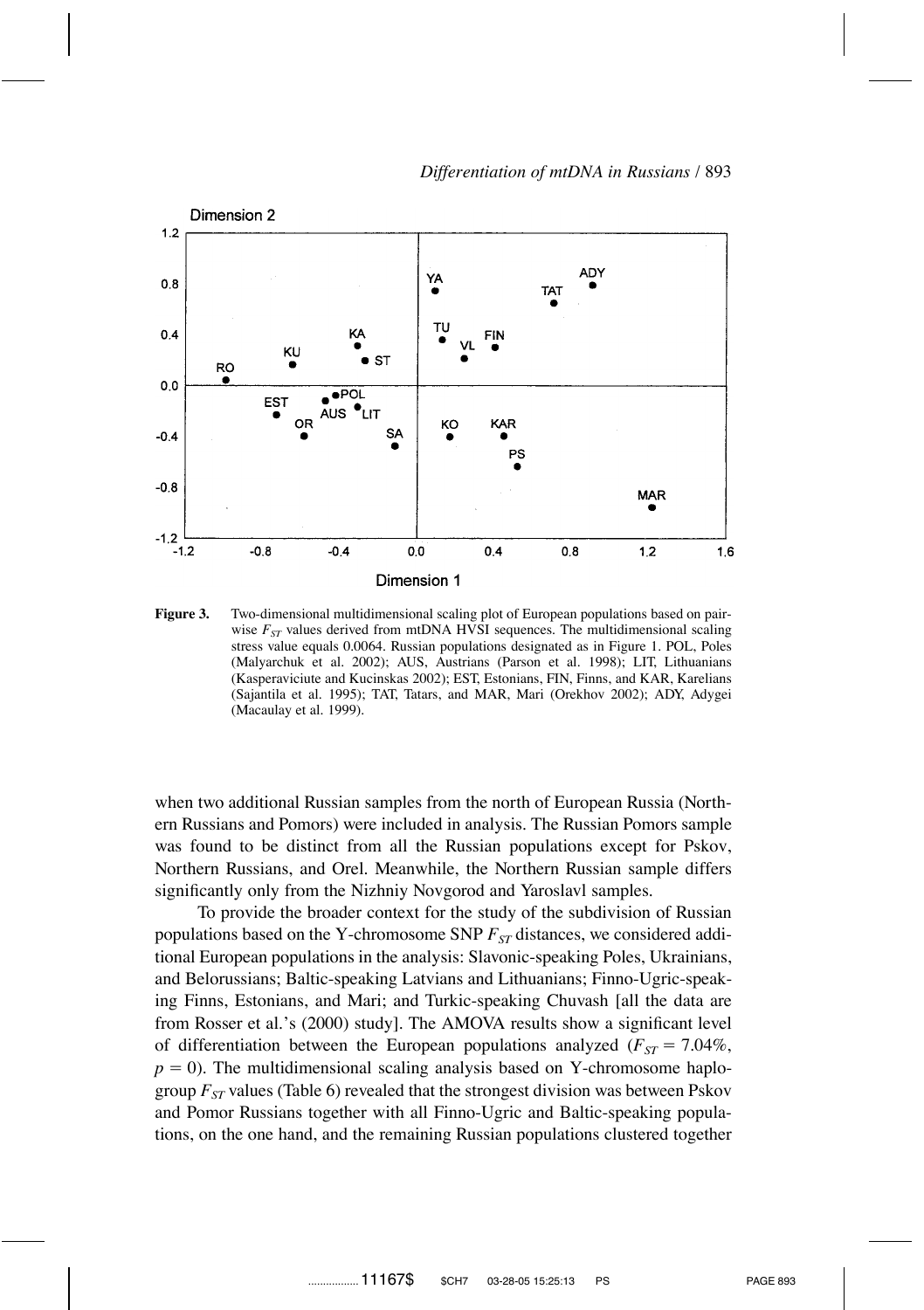|            | PS                 | YA                 | VL                 | ΚA                 | TU                 | OR                                   | ВG              | NN                                                  | NR                                                                       | PO.                                                                                                               | <b>FIN</b>                         | EST                | <b>LAT</b> | LIT                                                                                                            | BEL | UKR | <i>MAR CHU</i> |  |
|------------|--------------------|--------------------|--------------------|--------------------|--------------------|--------------------------------------|-----------------|-----------------------------------------------------|--------------------------------------------------------------------------|-------------------------------------------------------------------------------------------------------------------|------------------------------------|--------------------|------------|----------------------------------------------------------------------------------------------------------------|-----|-----|----------------|--|
| YA         | 0.103 <sup>b</sup> |                    |                    |                    |                    |                                      |                 |                                                     |                                                                          |                                                                                                                   |                                    |                    |            |                                                                                                                |     |     |                |  |
| VL         | $0.054^b$          | 0.018              |                    |                    |                    |                                      |                 |                                                     |                                                                          |                                                                                                                   |                                    |                    |            |                                                                                                                |     |     |                |  |
| KА         | 0.064 <sup>b</sup> | 0.051              | $-0.005$           |                    |                    |                                      |                 |                                                     |                                                                          |                                                                                                                   |                                    |                    |            |                                                                                                                |     |     |                |  |
| TU         | 0.038              | 0.050              | $-0.012$           | $-0.020$           |                    |                                      |                 |                                                     |                                                                          |                                                                                                                   |                                    |                    |            |                                                                                                                |     |     |                |  |
| <b>OR</b>  | 0.032              | $-0.001$           | $-0.005$           | 0.022              | 0.009              |                                      |                 |                                                     |                                                                          |                                                                                                                   |                                    |                    |            |                                                                                                                |     |     |                |  |
| BG         | $0.055^{\rm b}$    | 0.027              | 0.013              | 0.016              | 0.013              | 0.018                                |                 |                                                     |                                                                          |                                                                                                                   |                                    |                    |            |                                                                                                                |     |     |                |  |
| NN         | 0.031              | $0.075^{\rm b}$    | 0.030 <sup>b</sup> | 0.006              | 0.005              | 0.021                                | $0.035^{\rm b}$ |                                                     |                                                                          |                                                                                                                   |                                    |                    |            |                                                                                                                |     |     |                |  |
| <b>NR</b>  | 0.002              | 0.079 <sup>b</sup> | 0.011              | 0.007              | 0.007              | 0.024                                | 0.022 0.013     |                                                     |                                                                          |                                                                                                                   |                                    |                    |            |                                                                                                                |     |     |                |  |
| PO.        | $-0.022$           | $0.117^{b}$        | $0.082^b$          | 0.108 <sup>b</sup> | $0.075^{\rm b}$    | 0.045                                |                 | $0.078^{\rm b}$ 0.066 <sup>b</sup> 0.028            |                                                                          |                                                                                                                   |                                    |                    |            |                                                                                                                |     |     |                |  |
| <b>FIN</b> | $0.077^{\rm b}$    | $0.325^{\rm b}$    | $0.272^{\rm b}$    | $0.282^{\rm b}$    | $0.246^{\rm b}$    |                                      |                 |                                                     | $0.225^{\rm b}$ $0.245^{\rm b}$ $0.191^{\rm b}$ $0.173^{\rm b}$          | $0.055^{\rm b}$                                                                                                   |                                    |                    |            |                                                                                                                |     |     |                |  |
| <b>EST</b> | 0.001              | 0.106 <sup>b</sup> | 0.091 <sup>b</sup> | 0.091 <sup>b</sup> | 0.082 <sup>b</sup> |                                      |                 |                                                     |                                                                          | $0.051^{\mathrm{b}}$ $0.077^{\mathrm{b}}$ $0.055^{\mathrm{b}}$ $0.048^{\mathrm{b}}$ $-0.005$ $0.057^{\mathrm{b}}$ |                                    |                    |            |                                                                                                                |     |     |                |  |
| LAT        | $-0.001$           | 0.049              | $0.042^b$          | 0.068 <sup>b</sup> | $0.045^{\rm b}$    | $-0.006$ $0.048^{\circ}$ 0.028 0.032 |                 |                                                     |                                                                          | $-0.003$ 0.126 <sup>b</sup>                                                                                       |                                    | 0.004              |            |                                                                                                                |     |     |                |  |
| LIT        | $-0.003$           | $0.139^{b}$        | $0.112^b$          | $0.143^b$          | 0.108 <sup>b</sup> |                                      |                 |                                                     | $0.060^{\rm b}$ 0.109 <sup>b</sup> 0.087 <sup>b</sup> 0.063 <sup>b</sup> | $-0.025$ $0.048^b$ -                                                                                              |                                    | 0.001              | $-0.001$   |                                                                                                                |     |     |                |  |
| <b>BEL</b> | $0.063^b$          | $0.078^{b}$        | 0.026              | $-0.008$           | $-0.001$           |                                      |                 | $0.044^b$ 0.011 0.002 0.013                         |                                                                          |                                                                                                                   | $0.106^{\rm b}$ $0.253^{\rm b}$    | 0.093 <sup>b</sup> |            | $0.074^{\circ}$ 0.140 <sup>b</sup>                                                                             |     |     |                |  |
| <b>UKR</b> | 0.039              | $0.171^{\rm b}$    | 0.074 <sup>b</sup> | 0.029              | 0.024              |                                      |                 | $0.095^{\mathrm{b}}$ 0.065 <sup>b</sup> 0.014 0.006 |                                                                          |                                                                                                                   | $0.086^{\rm b}$ 0.191 <sup>b</sup> | 0.084 <sup>b</sup> |            | $0.093b$ 0.125 <sup>b</sup> 0.006                                                                              |     |     |                |  |
| <b>MAR</b> | 0.033              | 0.102 <sup>b</sup> | $0.104^b$          | 0.129 <sup>b</sup> | 0.106 <sup>b</sup> |                                      |                 |                                                     | $0.053^{\rm b}$ $0.079^{\rm b}$ $0.077^{\rm b}$ $0.082^{\rm b}$          |                                                                                                                   | $0.022$ $0.106^{\rm b}$            | 0.010              |            | $0.011$ $0.021$ $0.117^{\rm b}$ $0.130^{\rm b}$                                                                |     |     |                |  |
| <b>CHU</b> | 0.023              | $0.103^b$          | $0.097^{\rm b}$    | 0.068              | $0.065^{\rm b}$    |                                      |                 | $0.069^{\circ}$ 0.037 0.017 0.038                   |                                                                          |                                                                                                                   | $0.043$ $0.132^b$                  | 0.016              |            | $0.039$ $0.069^b$ $0.027$ $0.029$ $0.044$                                                                      |     |     |                |  |
| POL        | 0.096 <sup>b</sup> | 0.007              | 0.006              | 0.013              | 0.017              | 0.002                                |                 |                                                     | $0.020^{\rm b}$ $0.033^{\rm b}$ $0.056^{\rm b}$                          |                                                                                                                   | $0.126^{\rm b}$ 0.300 <sup>b</sup> | $0.112^b$          |            | $0.054^{\rm b}$ 0.146 <sup>b</sup> 0.033 <sup>b</sup> 0.110 <sup>b</sup> 0.113 <sup>b</sup> 0.099 <sup>b</sup> |     |     |                |  |

**Table 6.** Matrix of  $F_{ST}$  Values Derived from Y-Chromosome Haplogroup Frequencies in European Populations<sup>a</sup>

a. PS, Pskov; YA, Yaroslavl; VL, Vladimir; KA, Kaluga; TU, Tula; OR, Orel region; BG, Belgorod; NN, Nizhniy Novogorod; NR, Northern Russians; PO, Russian Pomors; FIN, Finns; EST, Estonians; LAT, Latvians; LIT, Lithuanians; BEL, Belorussians; UKR, Ukrainians; MAR, Mari; CHU, Chuvash; POL, Poles.

b. Significant differences ( $p < 0.05$ ).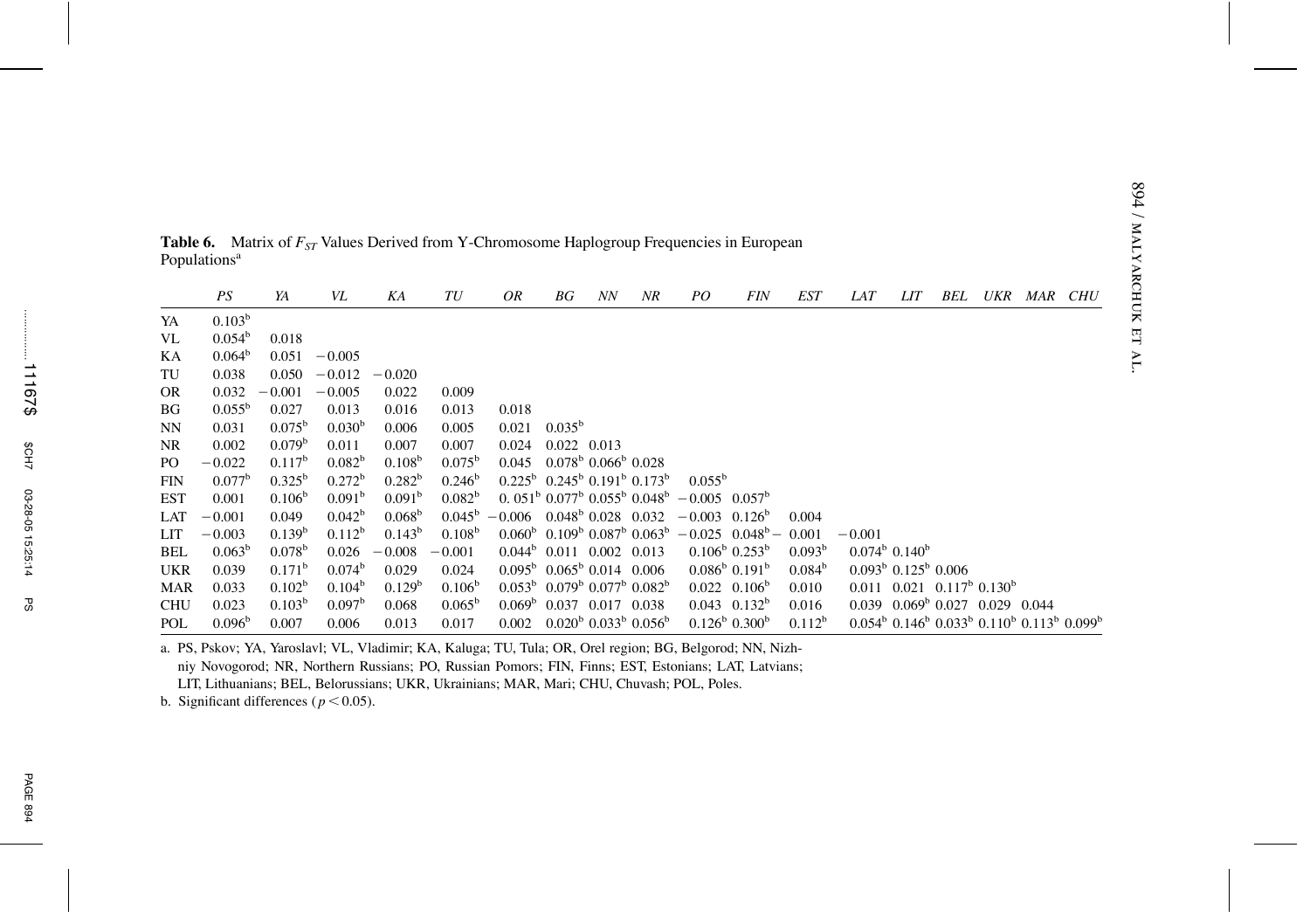

**Figure 4.** Two-dimensional multidimensional scaling plot of European populations based on pairwise  $F_{ST}$  values derived from Y-chromosome haplogroup frequencies. The stress value of the multidimensional scaling plot is 0.0001. Russian populations designated as in Figure 1. Data for other populations from Rosser et al. (2000): POL, Poles; UKR, Ukrainians; BEL, Belorussians; LIT, Lithuanians; LAT, Latvians; EST, Estonians; FIN, Finns; MAR, Mari; CHU, Chuvash.

with other Slavonic-speaking groups, on the other hand (Figure 4). As for Balticspeaking populations, it is well known that the Latvians and Lithuanians show genetic similarity with Finno-Ugric populations based on the increased frequency of haplogroup N3 (Rosser et al. 2000; Zerjal et al. 2001). Similarly, clustering of northern Pskov and Pomor Russian populations with Finno-Ugric and Baltic ones may be explained by increased frequency of haplogroup N3 found in these populations.

In general, Y-chromosome and mtDNA variation data indicate that the differentiation of the geographically distinct Russian populations appears to be more prominent in the male than in the female lineages ( $F_{ST}$  values are 3.09% and 0.42%, respectively). Such a pattern has been found before in many human populations and is usually explained by patrilocal residence (Seielstad et al. 1998; Oota et al. 2001; Kayser et al. 2003). Thus the discordance between mtDNA and Y-chromosome variation in Russian populations may be a consequence of cultural features, such as patrilocality and the patrilineal social system that Russians practiced in the past, especially before the peasant reforms of the first half of the 20th century (Alekseev and Pershits 1999). In modern times, however, these features are preserved as a community tradition only in some rural localities of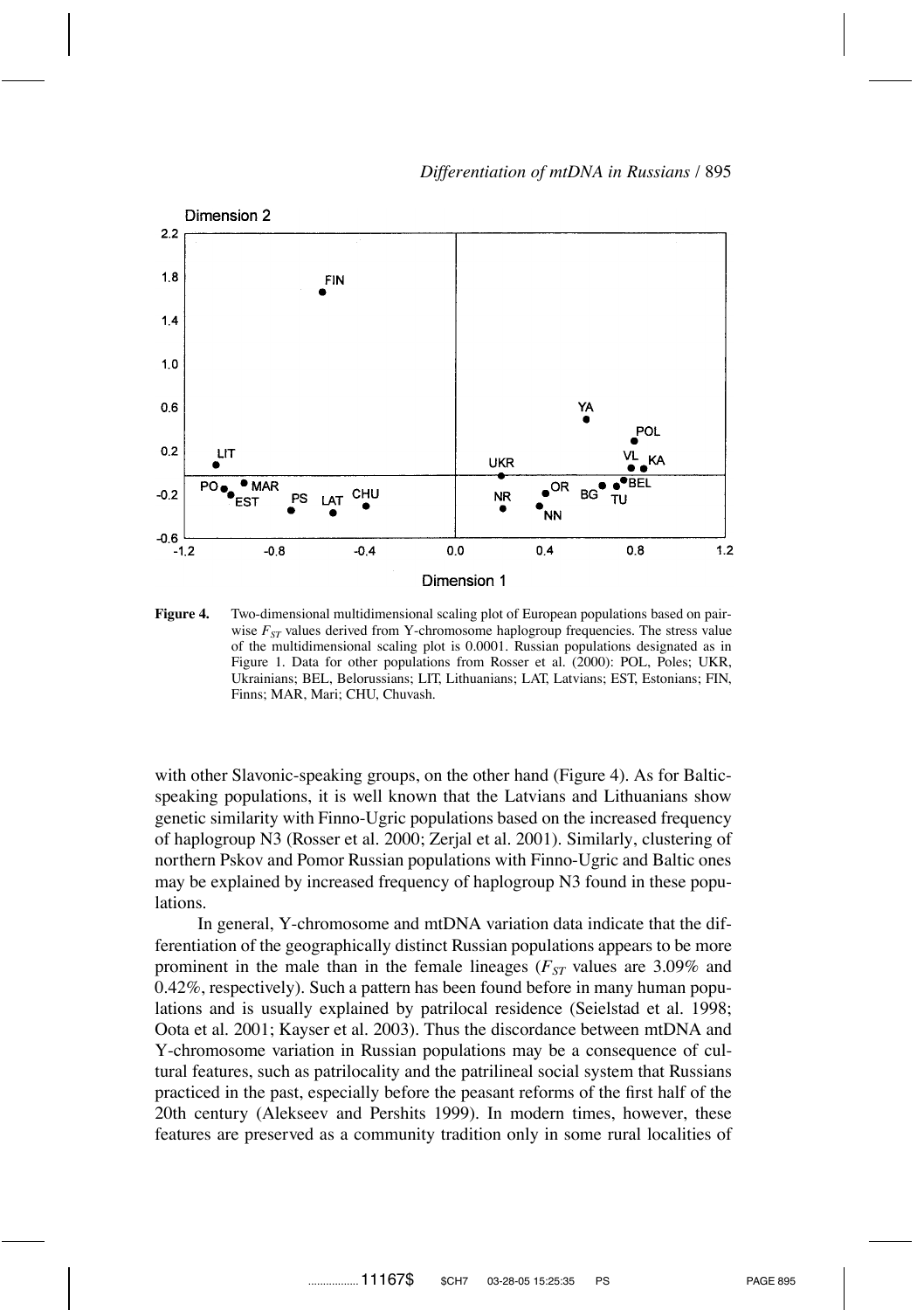Russians in the north of eastern Europe (Alekseev and Pershits 1999). However, we cannot exclude other reasons (e.g., sex-specific migration or genetic drift in isolated populations) to explain why both genetic loci, Y chromosomes and mtDNA, can provide different pictures. Therefore the problem of contrasting patterns for Y-chromosome and mtDNA differentiation in Russian populations needs to be studied in more detail.

### **Discussion**

Y-chromosome variation data obtained in the present study demonstrate that the Russian gene pool appears to be close to central-eastern European populations. The data show a high frequency of haplogroups R1a and N3. The high incidence of R1a haplotypes in Eastern Slavs and in Baltic and some Finno-Ugric populations of eastern Europe is a well-established fact (Rosser et al. 2000; Wells et al. 2001; Zerjal et al. 2001), but little is known about the spread of haplogroup N3 in different Russian populations. Our data indicate that this haplogroup is unevenly distributed in Russian populations, with frequencies ranging from 4.8% to 35%. It is noteworthy that in most of the populations studied (with the exception of the Pskov sample) the frequency of haplogroup N3 does not exceed 20%. An important feature distinguishing Russians from their eastern European neighbors is almost complete absence of paragroup  $N^*$ , which is ancestral to haplogroup N3. In Europe the highest frequencies of paragroup  $N^*$  (up to 42.5%) were detected in Volga Finno-Ugric populations: Udmurts and Mari (Rosser et al. 2000; Khusnutdinova et al. 2002). Therefore Y-chromosome data suggest that the Russian male gene pool is characterized by its own structural features, although genetic influences on Russians from Uralic- or Baltic-speaking populations are also highlighted. The latter is clearly defined in the most northern Russian populations, such as Pskov Russians and Pomors. A possible explanation for this phenomenon includes replacement of an earlier Uralic or Baltic language in populations of the north of eastern Europe by the present Russian language, occurring with a low input of Slavonic mtDNA and Y-chromosome haplotypes. The high frequency of haplogroup N3 in Pskov and Pomor Russians (and probably in other northern Russian populations) is striking and should be investigated further using Y-chromosome STR analysis and a comparison with published N3 associated Y-chromosome STR haplotype data in Finno-Ugric and Baltic populations. These data should be studied with respect to the hypothesis that the genetic history of N3 Y chromosomes in Baltic-speaking populations is distinct from that of the Uralic speakers and ''that there were two distinct early migrations of haplogroup 16 into Europe" (Zerjal et al. 2001). To test this and other hypotheses concerning the recent historical interactions between eastern European populations, more populations need to be studied for more genetic markers.

The present study demonstrates that Russian populations contain relatively high levels of mtDNA sequence diversity (in the means of pairwise nucleotide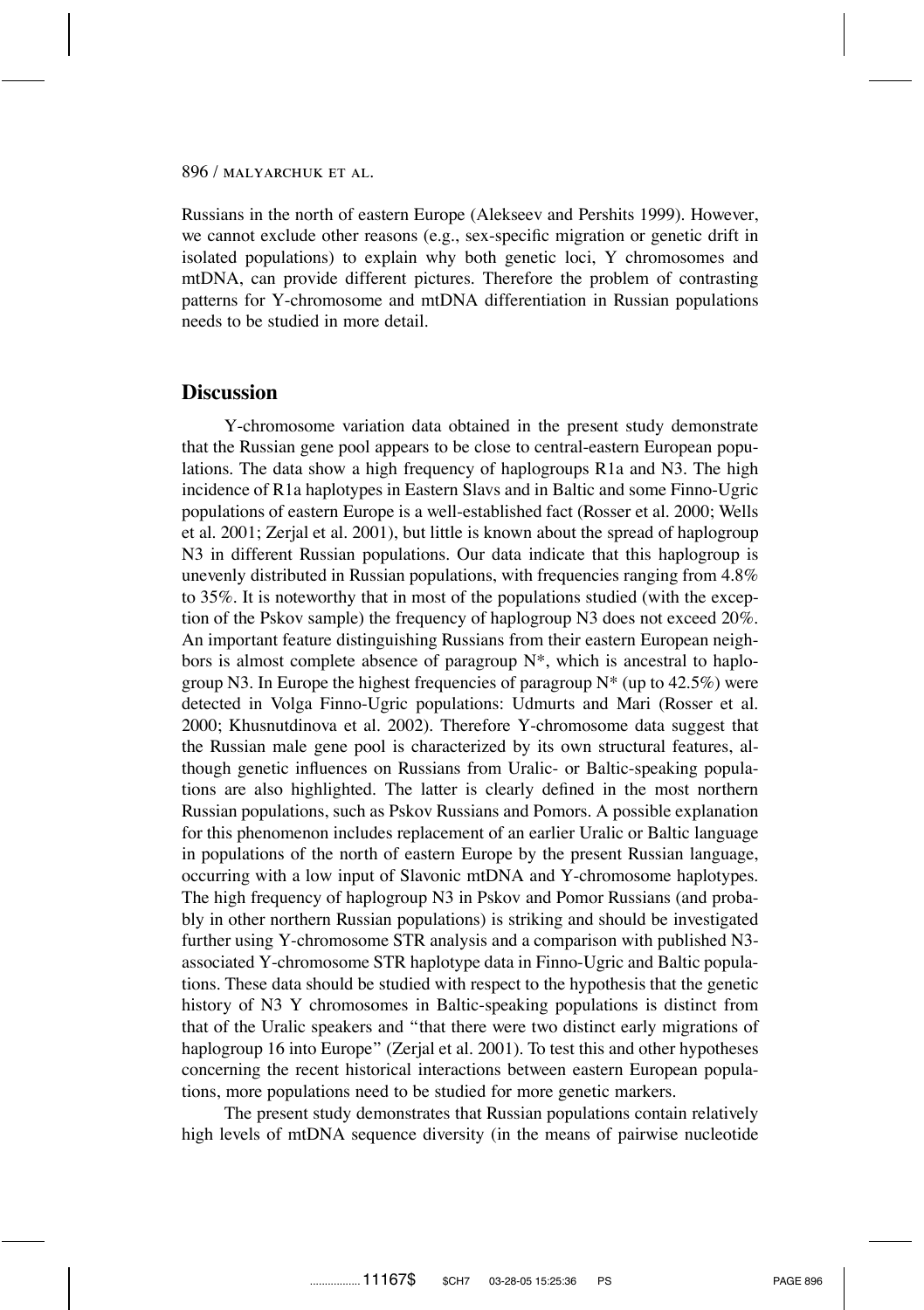differences), but the level of  $F_{ST}$ -based between-population differentiation is low. However, the results of the multidimensional scaling analysis performed on the basis of pairwise  $F_{ST}$  values for mtDNA HVSI sequences suggest that the Russian populations can be differentiated into subregions. The multidimensional scaling analysis revealed that Russian populations analyzed in combination with other central and eastern European populations do not cluster together and that populations from the southern and western parts of Russia (such as Stavropol, Rostov, Kursk, Orel, Kaluga, and Saratov) are separated from eastern and northern populations (Vladimir, Tula, Yaroslavl, Kostroma, and Pskov). Interestingly, southwestern Russian populations demonstrate genetic similarities with a set of central and northern European populations of different linguistic affiliation [Slavonic, Baltic, Germanic, and even Finno-Ugric (Estonians)], whereas northeastern Russian populations cluster together with eastern and northern European populations speaking not only Finno-Ugric languages but also Turkic (Tatars) and North Caucasus (Adygei) ones.

The multidimensional scaling analysis performed on the basis of pairwise  $F_{ST}$  values for Y-chromosome haplogroup data shows a somewhat different picture (for mtDNA sequences) of population differentiation in Russia. The most important subdivision was found only between northern populations of Pskov and Pomor Russians and the rest of the Russian populations studied. Historically, this observed discrepancy in the depth of penetration of mtDNA and Y-chromosome lineages characteristic for the most southwestern Russian populations into the east and north of eastern Europe may indicate [in accordance with anthropological data (Rychkov and Balanovska 1988)] that only the most western Russian populations appear to be descendants of the Slavs, whereas northern and eastern Russian populations seem to be the result of an admixture between Slavonic tribes and pre-Slavonic populations of eastern Europe. In addition, the data allow one to assume the possibility that Slavonic male lineages penetrated the original eastern European populations further than mtDNA lineages. One should note, however, that this scenario should be tested with additional mtDNA and Y-chromosome data in multiple Russian-, Finno-Ugric-, and Turkic-speaking populations of eastern Europe, which are poorly characterized genetically.

In addition, to estimate the degree of population replacement in eastern Europe associated with the Slavonic colonization starting in the early Middle Ages [6th–7th centuries A.D. according to archeological data (Sedov 1995)], it would be important to perform analyses of multiple samples from small urban areas, because such an approach seems to be informative in genetic history studies (Capelli et al. 2003).

*Acknowledgments* We would like to thank two anonymous reviewers for their useful comments. This research was supported by the Russian Fund for Basic Research through grants 00-06-80448 and 03-04-48162 (awarded to B. Malyarchuk), the Polish State Committee for Scientific Research through grant 3P04C 04823 (2002–2005) (awarded to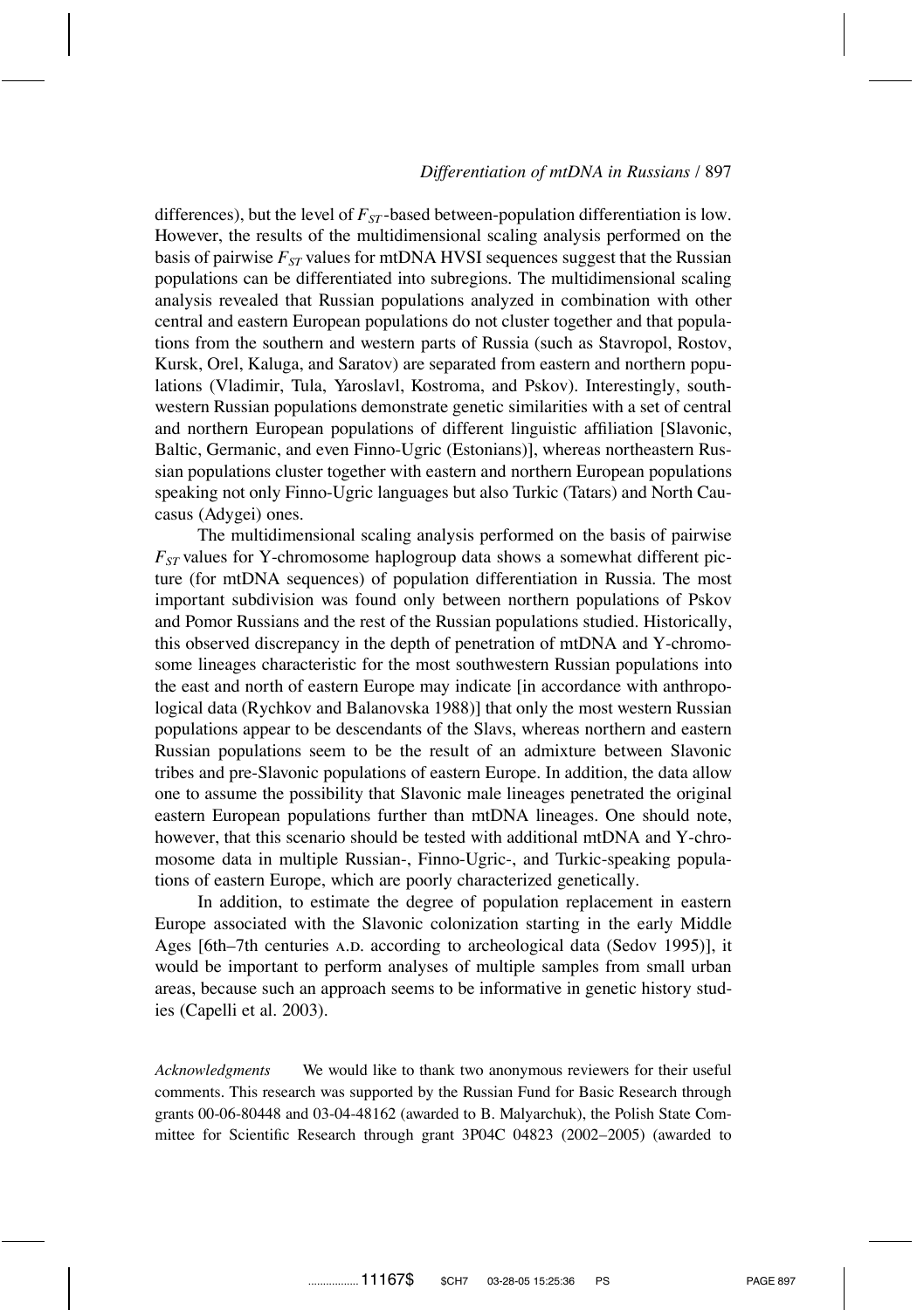T. Grzybowski), the Far-East Branch of the Russian Academy of Sciences through grant 03-3-A-06-047 (awarded to M. Derenko), and the Russian State Program ''Frontiers in Genetics'' through grants ''Data Base of Population Gene Pool'' and ''Preservation and Genetic Monitoring of Population Gene Pool'' (awarded to S. Rychkov).

*Received 22 September 2003; revision received 21 May 2004.*

# **Literature Cited**

- Alekseev, V.P., and A.I. Pershits. 1999. *History of Primeval Society*. Moscow: Vysshaya shkola (in Russian).
- Alekseeva, T.I. 1973. *Ethnogenesis of Eastern Slavs*. Moscow: Moscow State University (in Russian).
- Alekseeva, T.I. 1999. Ethnogenesis and ethnic history of Eastern Slavs. In *Eastern Slavs: Anthropology and Ethnic History,* T.I. Alekseeva, ed. Moscow: Nauchny Mir, 307–316 (in Russian).
- Alekseeva, T.I., and V.P. Alekseev. 1989. Anthropological view of the origin of Slavs. *Priroda* 881:60–69 (in Russian).
- Anderson, S., A.T. Bankier, B.G. Barrel et al. 1981. Sequence and organization of the human mitochondrial genome. *Nature* 290:457–465.
- Andrews, R.M., I. Kubacka, P.F. Chinnery et al. 1999. Reanalysis and revision of the Cambridge Reference Sequence for human mitochondrial DNA. *Nature Genet.* 23:147.
- Balanovsky, O.P., and E.V. Balanovska. 2002. The gene pool of Eastern European populations: Computer cartography of anthropological, classical genetic, and DNA data. In *The First Workshop on Information Technologies Application to Problems of Biodiversity and Dynamics of Ecosystem in North Eurasia (WITA 2001): Selected Papers,* V.K. Shumny, N.A. Kolchanov, and A.M. Fedotav, eds. Novosibirsk: Institute of Cytology and Genetics, 255–258.
- Barać, L., M. Peričić, I. Martinovic Klaric et al. 2003. Y-chromosomal heritage of Croatian population and its island isolates. *Eur. J. Hum. Genet.* 11:535–542.
- Behar, D.M., M.G. Thomas, K. Skorecki et al. 2003. Multiple origins of Ashkenazi Levites: Y-chromosome evidence for both Near Eastern and European ancestries. *Am. J. Hum. Genet.* 73:768–779.
- Bergen, A.W., C.-Y. Wang, J. Tsai et al. 1999. An Asian–Native American paternal lineage identified by RPS4Y resequencing and by microsatellite haplotyping. *Ann. Hum. Genet.* 63:63–80.
- Capelli, C., N. Redhead, J.K. Abernethy et al. 2003. A Y-chromosome census of the British Isles. *Curr. Biol.* 13:979–984.
- Casanova, M., P. Leroy, C. Boucekkine et al. 1985. A human Y-linked DNA polymorphism and its potential for estimating genetic and evolutionary distance. *Science* 230:1,403–1,406.
- Comas, D., F. Calafell, E. Mateu et al. 1997. Mitochondrial DNA variation and the origin of the Europeans. *Hum. Genet.* 99:443–449.
- Finnilä, S., I.E. Hassinen, L. Ala-Kokko et al. 2000. Phylogenetic network of the mtDNA haplogroup U in northern Finland based on sequence analysis of the complete coding region by conformation-sensitive gel electrophoresis. *Am. J. Hum. Genet.* 66:1,017–1,026.
- Hammer, M.F. 1994. A recent insertion of an *Alu* element on the Y chromosome is a useful marker for human population studies. *Mol. Biol. Evol.* 11:749–761.
- Hammer, M.F., and S. Horai. 1995. Y-chromosomal DNA variation and the peopling of Japan. *Am. J. Hum. Genet.* 56:951–962.
- Hurles, M.E., C. Irven, J. Nicholson et al. 1998. European Y-chromosomal lineages in Polynesia: A contrast to the population structure revealed by mtDNA. *Am. J. Hum. Genet.* 63:1,793–1,806.
- Hurles, M.E., R. Veitia, E. Arroyo et al. 1999. Recent male-mediated gene flow over a linguistic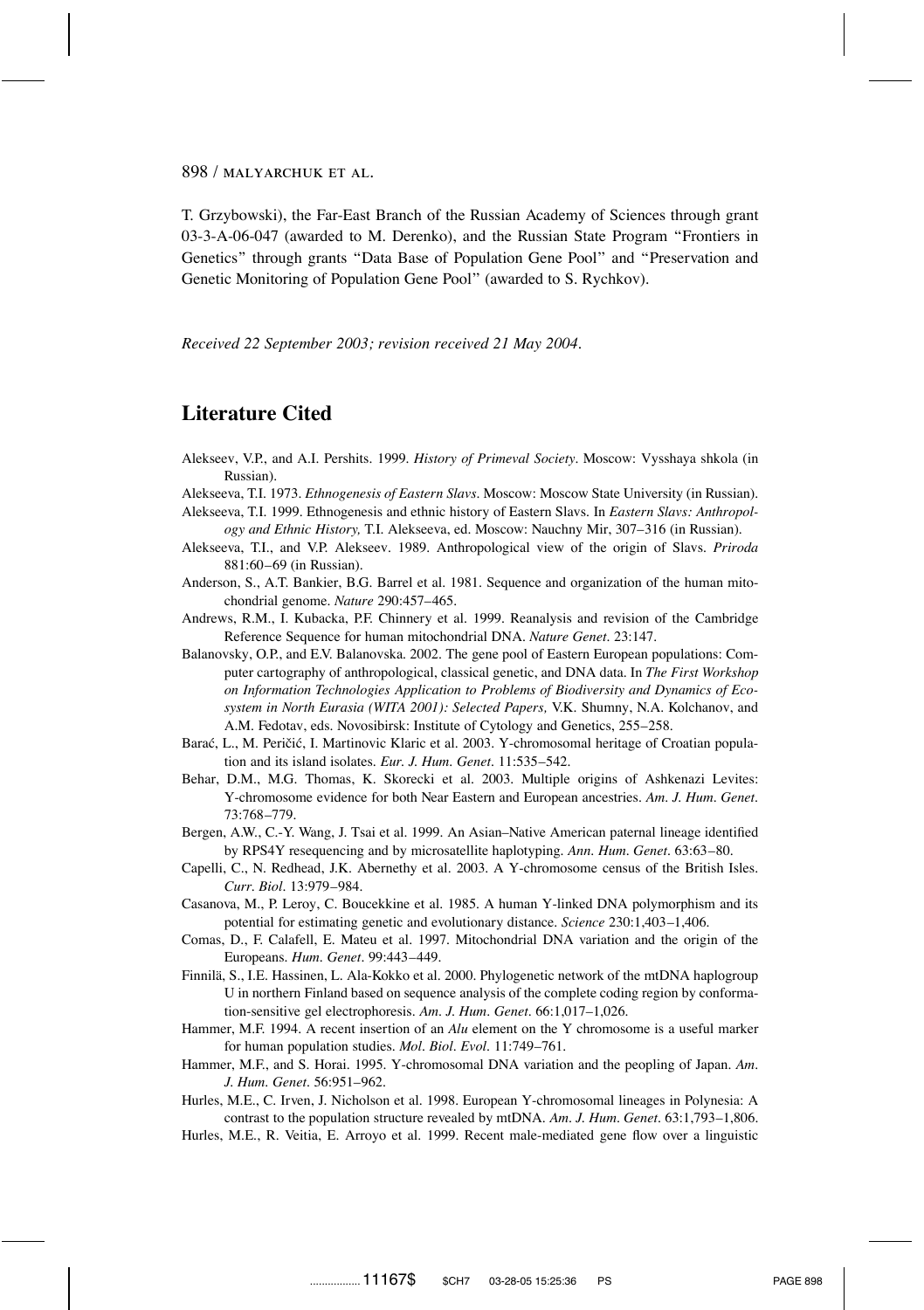barrier in Iberia, suggested by analysis of a Y-chromosomal DNA polymorphism. *Am. J. Hum. Genet.* 65:1,437–1,448.

- Karafet, T.M., S.L. Zegura, O. Posukh et al. 1999. Ancestral Asian source(s) of New World Y-chromosome founder haplotypes. *Am. J. Hum. Genet.* 64:817–831.
- Kasperaviciute, D., and V. Kucinskas. 2002. Variability of the human mitochondrial DNA control region sequences in the Lithuanian population. *J. Appl. Genet.* 43:255–260.
- Kayser, M., S. Brauer, G. Weiss et al. 2000. Melanesian origin of Polynesian Y chromosomes. *Curr. Biol.* 10:1,237–1,246.
- Kayser, M., S. Brauer, G. Weiss et al. 2003. Reduced Y-chromosome, but not mitochondrial DNA, diversity in human populations from West New Guinea. *Am. J. Hum. Genet.* 72:281–302.
- Ke, Y., B. Su, X. Song et al. 2001. African origin of modern humans in east Asia: A tale of 12,000 Y chromosomes. *Science* 292:1,151–1,152.
- Khusnutdinova, E., T. Victorova, M. Bermisheva et al. 2002. Evolution of Volga-Ural people gene pool on the data of mitochondrial DNA and Y chromosomal polymorphisms. In *The First Workshop on Information Technologies Application to Problems of Biodiversity and Dynamics of Ecosystem in North Eurasia (WITA'2001): Selected Papers,* V.K. Shumny, N.A. Kolchanov, and A.M. Fedotav, eds. Novosibirsk: Institute of Cytology and Genetics, 266–271.
- Kwok, C., C. Tyler-Smith, B.B. Medonca et al. 1996. Mutation analysis of 2 kb 5' to SRY in XY females and XX intersex subjects. *J. Med. Genet.* 33:465–468.
- Limborska, S.A. 1999. Human molecular genetics: Medical genetic and population studies. *Mol. Biol. (Moscow)* 33:63–73 (in Russian).
- Macaulay, V., M. Richards, E. Hickey et al. 1999. The emerging tree of West Eurasian mtDNAs: A synthesis of control-region sequences and RFLPs. *Am. J. Hum. Genet*. 64:232–249.
- Malyarchuk, B.A., and M.V. Derenko. 2001. Mitochondrial DNA variability in Russians and Ukrainians: Implication to the origin of the Eastern Slavs. *Ann. Hum. Genet.* 65:63–78.
- Malyarchuk, B.A., M.V. Derenko, and L.L. Solovenchuk. 1995. Types of mitochondrial DNA control region in eastern Slavs. *Rus. J. Genet.* 31:723–727.
- Malyarchuk, B.A., T. Grzybowski, M.V. Derenko et al. 2002. Mitochondrial DNA variability in Poles and Russians. *Ann. Hum. Genet.* 66:261–283.
- Mathias, N., M. Bayes, and C. Tyler-Smith. 1994. Highly informative compound haplotypes for the human Y chromosome. *Hum. Mol. Genet.* 3:115–123.
- Oota, H., W. Settheetham-Ishida, D. Tiwawech et al. 2001. Human mtDNA and Y-chromosome variation is correlated with matrilocal versus patrilocal residence. *Nat. Genet.* 29:20–21.
- Orekhov, V.A. 2002. *Characteristics of mtDNA Types in Three Ethnic Groups of the European Part of Russia.* Ph.D. thesis, Vavilov Institute of General Genetics, Moscow (in Russian).
- Orekhov, V., A. Poltoraus, L.A. Zhivotovsky et al. 1999. Mitochondrial DNA sequence diversity in Russians. *FEBS Lett.* 445:197–201.
- Parson, W., T.J. Parsons, R. Scheithauer et al. 1998. Population data for 101 Austrian Caucasian mitochondrial DNA d-loop sequences: Application of mtDNA sequence analysis to a forensic case. *Int. J. Legal Med.* 111:124–132.
- Passarino, G., G.L. Cavalleri, A.A. Lin et al. 2002. Different genetic components in the Norwegian population revealed by the analysis of mtDNA and Y-chromosome polymorphisms. *Eur. J. Hum. Genet.* 10:521–529.
- Richards, M.B., V.A. Macaulay, E. Hickey et al. 2000. Tracing European founder lineages in the Near Eastern mtDNA pool. *Am. J. Hum. Genet.* 67:1,251–1,276.
- Richards, M., C. Rengo, F. Cruciani et al. 2003. Extensive female-mediated gene flow from sub-Saharan Africa into Near Eastern Arab populations. *Am. J. Hum. Genet.* 72:1,058–1,064.
- Rosser, Z.H., T. Zerjal, M. Hurles et al. 2000. Y-chromosomal diversity in Europe is clinal and influenced primarily by geography rather than by language. *Am. J. Hum. Genet.* 67:1,526– 1,543.
- Rychkov, Yu.G., and E.V. Balanovska. 1988. Synthetic cartographic analysis in anthropology: A reflection of the chronicle of Slavonic tribes in the anthropological geography of the modern Russian population. *Vopr. Anthropol.* 80:3–37 (in Russian).